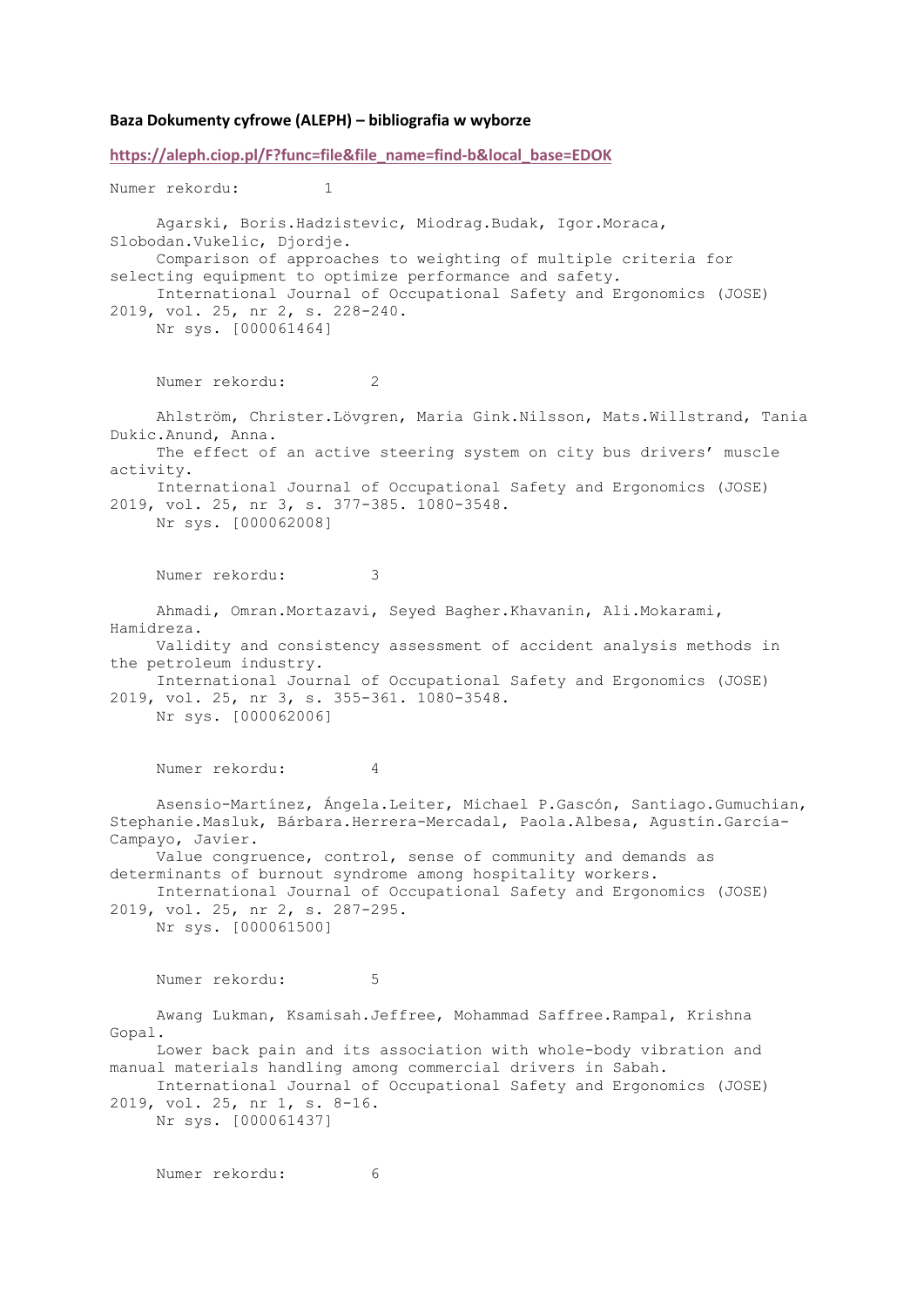Baradan, Selim.Dikmen, Seyyit Umi.Akboga Kale, Ozge. Impact of human development on safety consciousness in construction. International Journal of Occupational Safety and Ergonomics (JOSE) 2019, vol. 25, nr 1, s. 40-50. Nr sys. [000061441] Numer rekordu: 7 Bauleo, Lisa.Bucci, Simone.Antonucci, Chiara.Sozzi, Roberto.Davoli, Marina.Forastiere, Francesco.Ancona, Carla. Long-term exposure to air pollutants from multiple sources and mortality in an industrial area : a cohort study. Occupational and Environmental Medicine. 2019, vol. 76, nr 1, s. 48- 57. Nr sys. [000061678] Numer rekordu: 8 Cardoso, Michelle.Fulton, Fred.McKinnon, Colin.Callaghan, Jack P.Johnson, Michel J.Albert, Wayne J. A pre/post evaluation of fatigue, stress and vigilance amongst commercially licensed truck drivers performing a prolonged driving task. International Journal of Occupational Safety and Ergonomics (JOSE) 2019, vol. 25, nr 3, s. 344-354. 1080-3548. Nr sys. [000062005] Numer rekordu: 9 Cardoso, Michelle.Fulton, Fred.McKinnon, Colin.Callaghan, Jack P.Johnson, Michel J.Albert, Wayne J. Ergonomic evaluation of a new truck seat design : a field study. International Journal of Occupational Safety and Ergonomics (JOSE) 2019, vol. 25, nr 3, s. 331-343. 1080-3548. Nr sys. [000062004] Numer rekordu: 10 Cheng, Yung-Hsiang. Railway safety climate : a study on organizational development. International Journal of Occupational Safety and Ergonomics (JOSE) 2019, vol. 25, nr 2, s. 200-216. Nr sys. [000061462] Numer rekordu: 11 Chinda, Thanwadee.Ammarapala, Veeris.Suanmali, Suthathip. Key factors influencing management decisions concerning safety equipment selection. International Journal of Occupational Safety and Ergonomics (JOSE) 2019, vol. 25, nr 2, s. 217-227. Nr sys. [000061463] Numer rekordu: 12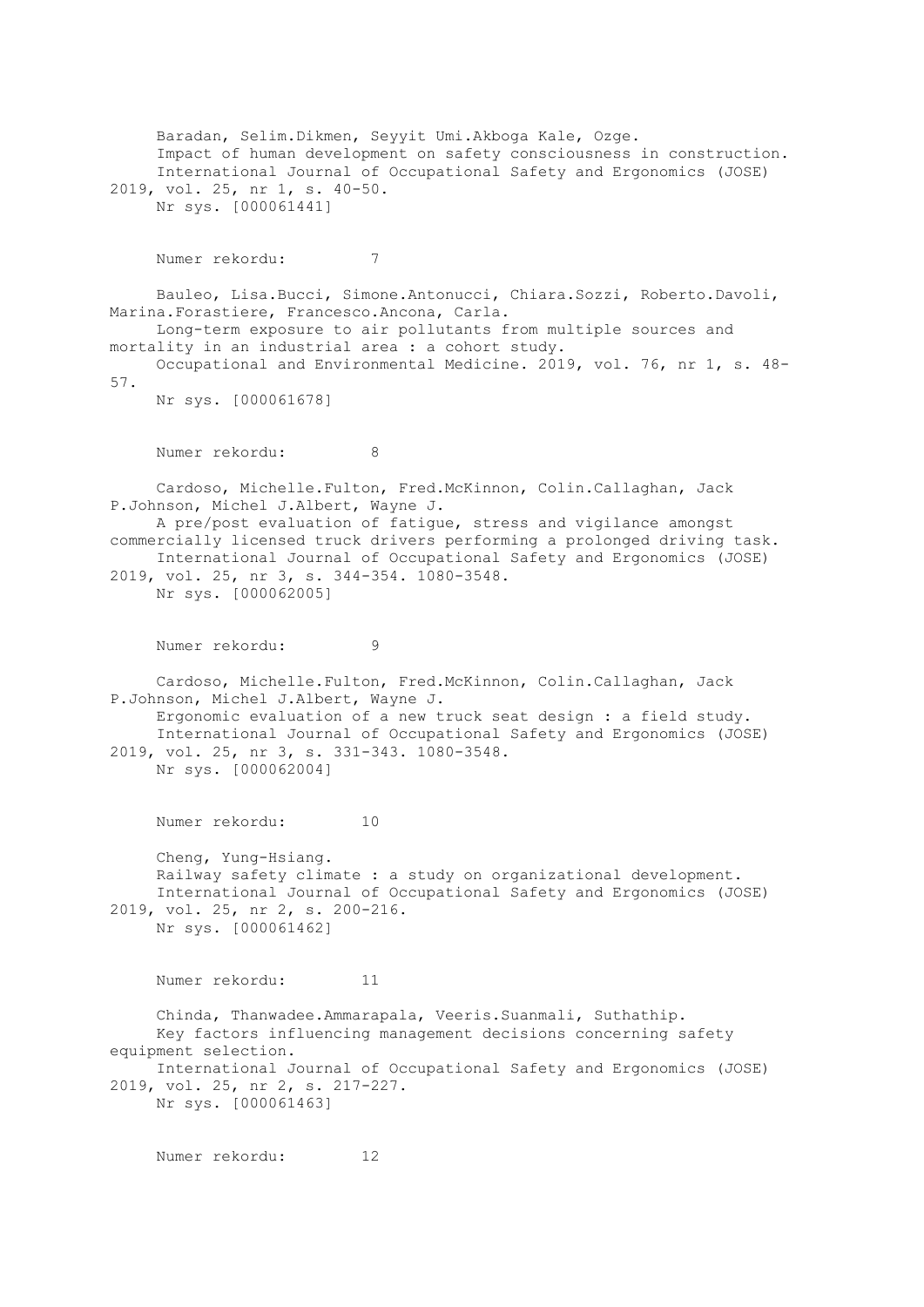Dianat, Iman.Asadollahi, Soudabeh.Nedaei, Moein. Evaluation of design alternatives for sewing scissors with respect to hand performance, discomfort and usability. International Journal of Occupational Safety and Ergonomics (JOSE) 2019, vol. 25, nr 3, s. 386-393. 1080-3548. Nr sys. [000062009] Numer rekordu: 13 Elfering, Achim.Cronenberg, Sonja.Grebner, Simone.Tamcan, Oezguer.Müller, Urs. Measuring limitations in activities of daily living : a populationbased validation of a short questionnaire. International Journal of Occupational Safety and Ergonomics (JOSE) 2019, vol. 25, nr 1, s. 17-26. Nr sys. [000061438] Numer rekordu: 14 Endo, Yuta.Ohsawa, Atsushi.Yamaguma, Mizuki. Electrostatic hazards of charging of bedclothes and ignition in medical facilities. International Journal of Occupational Safety and Ergonomics (JOSE) 2019, vol. 25, nr 1, s. 35-39. Nr sys. [000061440] Numer rekordu: 15 Esen, Hatice.Hatipoğlu, Tuğçen.Cihan, Ahmet.Fiğlali, Nilgün. Expert system application for prioritizing preventive actions for shift work : shift expert. International Journal of Occupational Safety and Ergonomics (JOSE) 2019, vol. 25, nr 1, s. 123-137. Nr sys. [000061454] Numer rekordu: 16 Eyvazlou, Meysam.Dadashpour Ahangar, Ali.Rahimi, Azin.Davarpanah, Mohammad Reza.Soheil Sayyahi, Seyed.Mohebali, Mehdi. Human reliability assessment in a 99Mo/99mTc generator production facility using the standardized plant analysis risk-human (SPAR-H) technique. International Journal of Occupational Safety and Ergonomics (JOSE) 2019, vol. 25, nr 2, s. 321-330. Nr sys. [000061504] Numer rekordu: 17 Giagloglou, Evanthia.Radenkovic, Milan.Brankovic, Sasa.Antoniou, Panagiotis.Zivanovic-Macuzic, Ivana. Pushing, pulling and manoeuvring an industrial cart : psychophysiological study. International Journal of Occupational Safety and Ergonomics (JOSE) 2019, vol. 25, nr 2, s. 296-304. Nr sys. [000061501]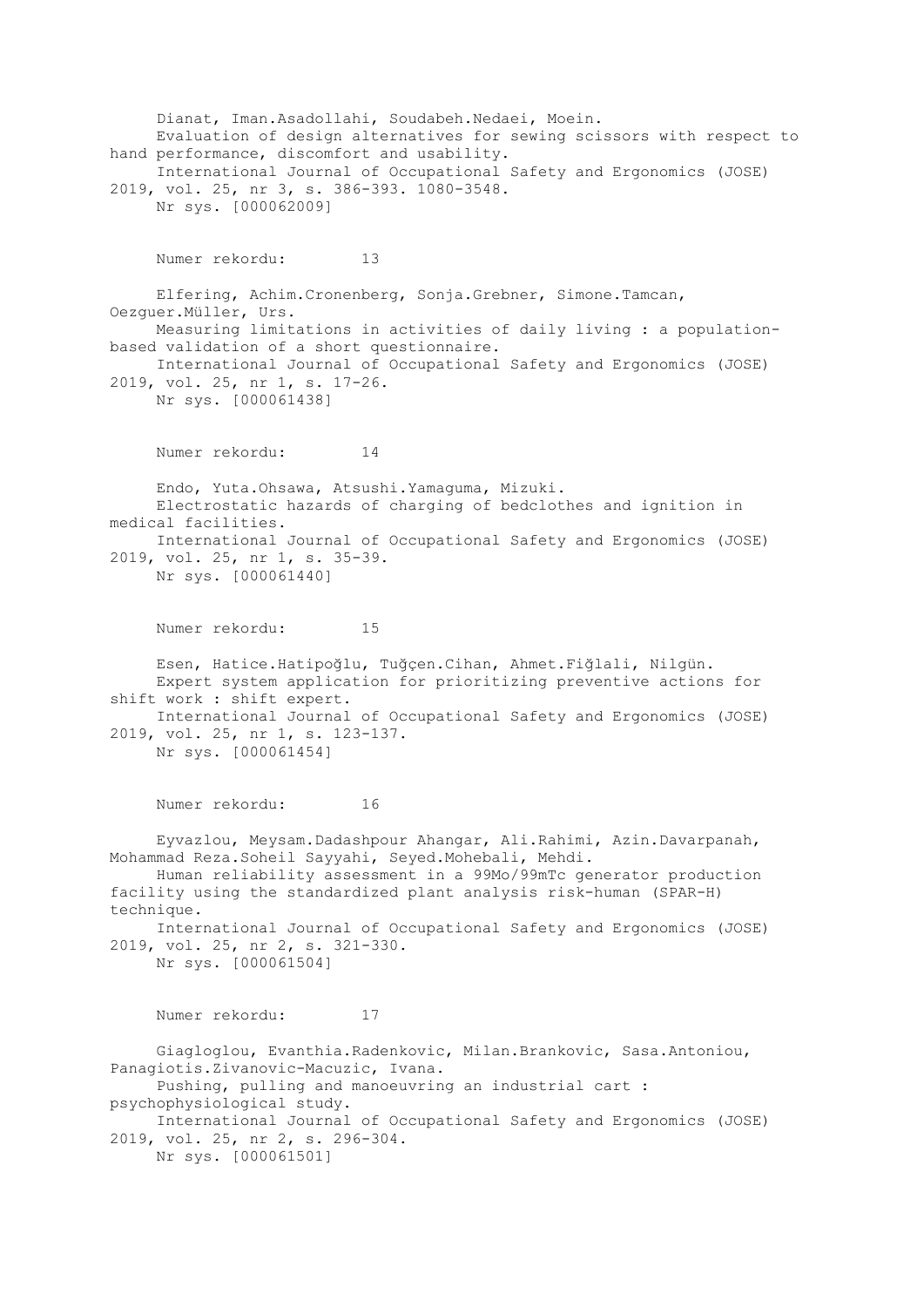Numer rekordu: 18 Gonçalves, Josiane Sotrate.Moriguchi, Cristiane Shinohara.Takekawa, Karina Satiko.Sato, Tatiana de Oliveira. Effects of work surface and task difficulty on neck–shoulder posture and trapezius activity during a simulated mouse task. International Journal of Occupational Safety and Ergonomics (JOSE) 2019, vol. 25, nr 1, s. 86-90. Nr sys. [000061449] Numer rekordu: 19 Hamid, Almas.Saleem, Wajeeha.Yaqub, Ghazala.Ghauri, Moin ud din. Comparative assessment of respiratory and other occupational health effects among elementary workers. International Journal of Occupational Safety and Ergonomics (JOSE) 2019, vol. 25, nr 3, s. 394-401. 1080-3548. Nr sys. [000062010] Numer rekordu: 20 Heimburg, Erna von.Sandsund, Mariann.Rangul, Tone Pedersen.Reinertsen, Randi Eidsmo. Physiological and perceptual strain of firefighters during graded exercise to exhaustion at 40 and 10 °C. International Journal of Occupational Safety and Ergonomics (JOSE) 2019, vol. 25, nr 3, s. 412-422. 1080-3548. Nr sys. [000062014] Numer rekordu: 21 Jafari, Mohammad Javad.Barkhordari, Abdullah.Eskandari, Davood.Mehrabi, Yadollah. Relationships between certain individual characteristics and occupational accidents. International Journal of Occupational Safety and Ergonomics (JOSE) 2019, vol. 25, nr 1, s. 61-65. Nr sys. [000061446] Numer rekordu: 22 Jain, Rahul.Meena, Makkhan Lal Meena.Sain, Manoj Kumar Sain.Dangayach, Govind Sharan. Pulling force prediction using neural networks. International Journal of Occupational Safety and Ergonomics (JOSE) 2019, vol. 25, nr 2, s. 194-199. Nr sys. [000061461] Numer rekordu: 23 Japundžić, Iva.Lugović-Mihić, Liborija. Skin reactions to latex in dental professionals : first Croatian data. International Journal of Occupational Safety and Ergonomics (JOSE) 2019, vol. 25, nr 3, s. 423-428. 1080-3548. Nr sys. [000062016]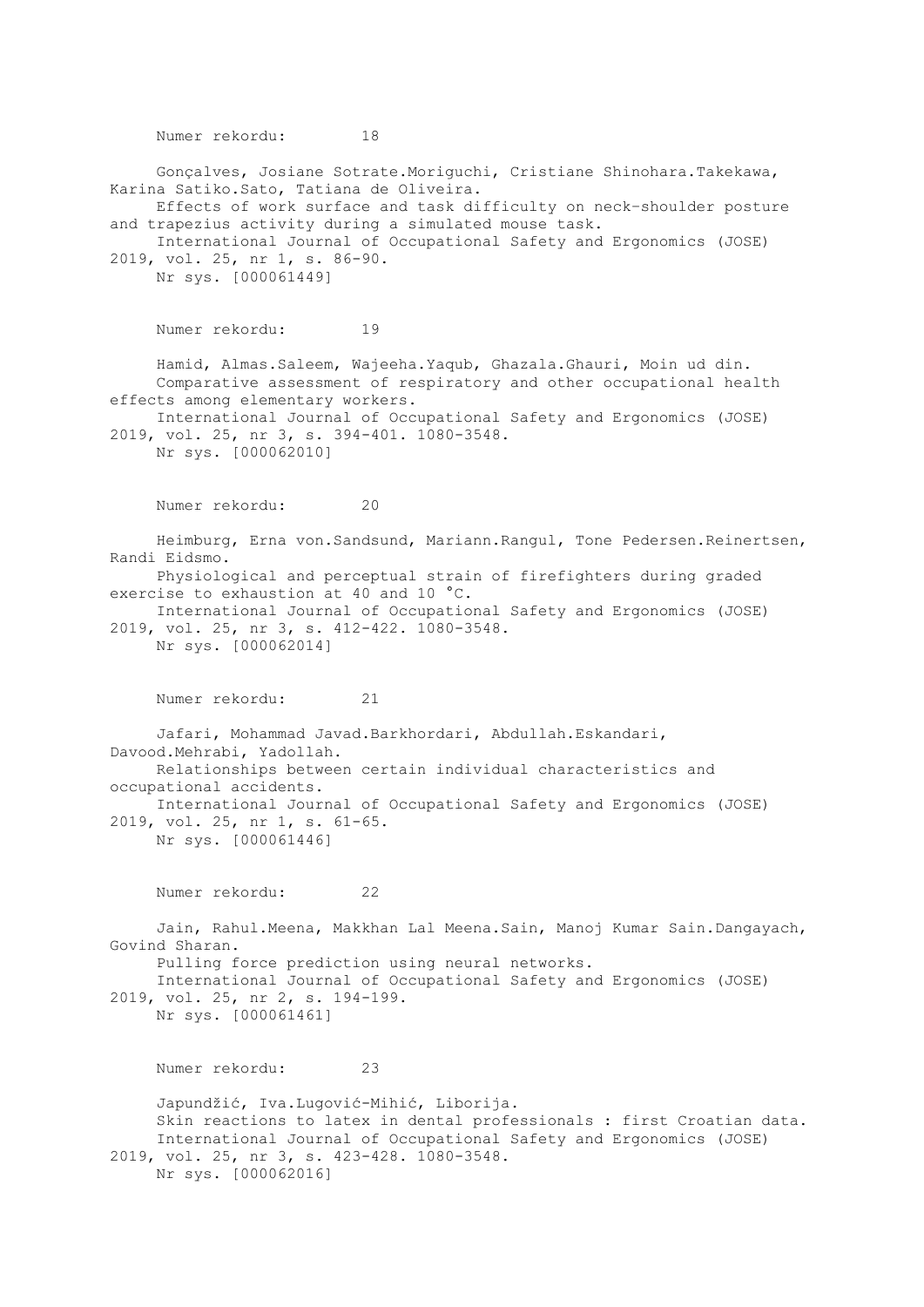Numer rekordu: 24 Jung, Joon-Sig.Lee, Jae Won.Mailan Arachchige Don, Rajitha Kawshalya.Park, Duck Shin.Hong, Seung Cheol. Characteristics and potential human health hazards of charged aerosols generated by high-voltage power lines. International Journal of Occupational Safety and Ergonomics (JOSE) 2019, vol. 25, nr 1, s. 91-98. Nr sys. [000061451] Numer rekordu: 25 Kanji, Amisha.Khoza-Shangase, Katijah.Ntlhakana, Liepollo. Noise-induced hearing loss : what South African mineworkers know. International Journal of Occupational Safety and Ergonomics (JOSE) 2019, vol. 25, nr 2, s. 305-310. Nr sys. [000061502] Numer rekordu: 26 Korpinen, Leena.Pääkkönen, Rauno. Workers' exposure to electric fields during the task 'maintenance of an operating device of circuit breaker from a service platform' at 110-kV substations. International Journal of Occupational Safety and Ergonomics (JOSE) 2019, vol. 25, nr 1, s. 161-164. Nr sys. [000061458] Numer rekordu: 27 Kulikowski, Konrad. One, two or three dimensions of work engagement? Testing the factorial validity of the Utrecht Work Engagement Scale on a sample of Polish employees. International Journal of Occupational Safety and Ergonomics (JOSE) 2019, vol. 25, nr 2, s. 241-249. Nr sys. [000061465] Numer rekordu: 28 Lind, Carl Mikael.Forsman, Mikael.Rose, Linda Maria. Development and evaluation of RAMP I : a practitioner's tool for screening of musculoskeletal disorder risk factors in manual handling. International Journal of Occupational Safety and Ergonomics (JOSE) 2019, vol. 25, nr 2, s. 165-180. Nr sys. [000061459] Numer rekordu: 29 Manu, Patrick.Poghosyan, Anush.Iwo, Samuel Tekena.Mshelia, Ibrahim Mark.Mahamadu, Abdul-Majeed.Dziekoński, Krzysztof. Design for occupational safety and health of workers in construction

in developing countries: a study of architects in Nigeria.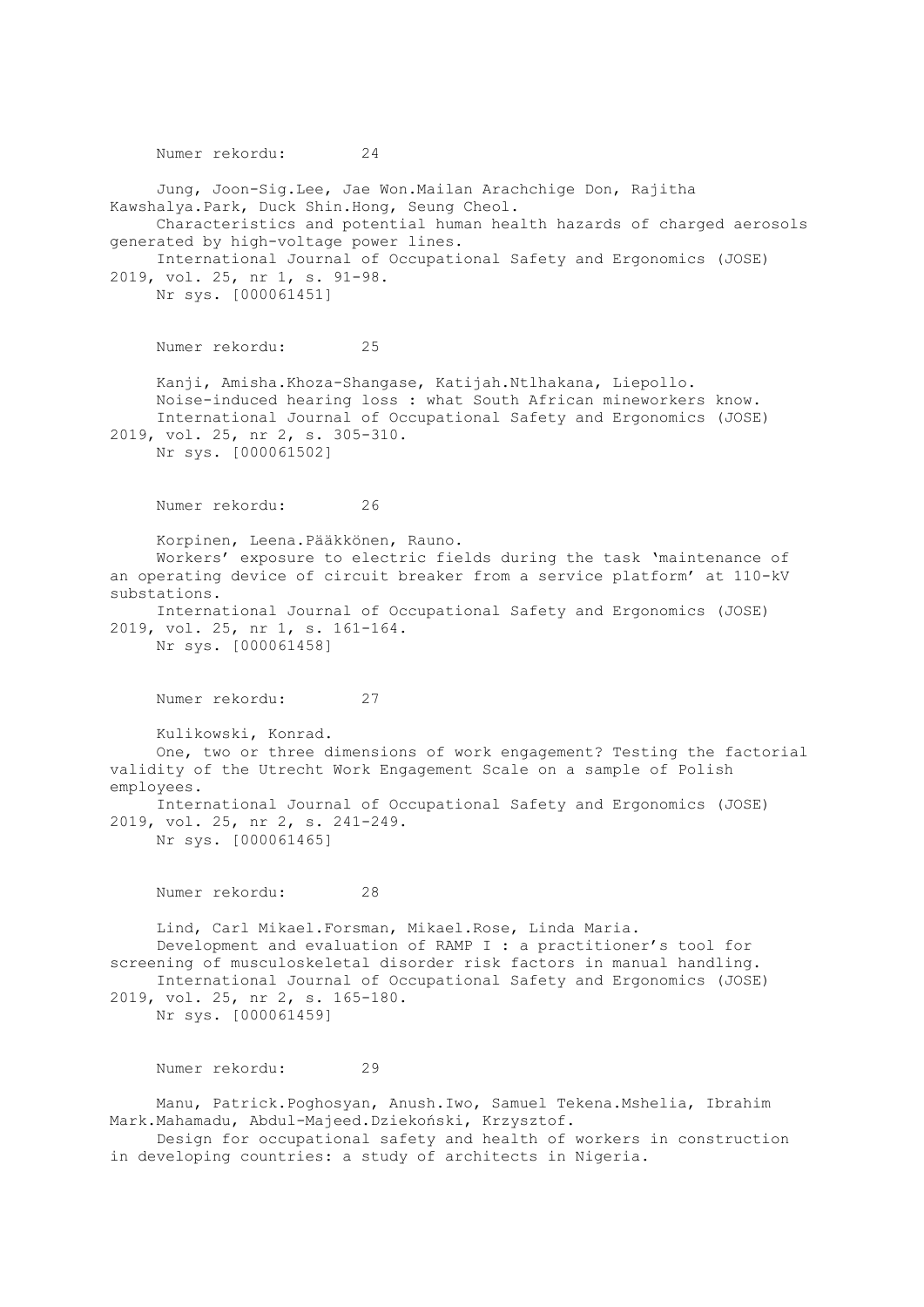International Journal of Occupational Safety and Ergonomics (JOSE) 2019, vol. 25, nr 1, s. 99-109. Nr sys. [000061452] Numer rekordu: 30 Marszałek, Anna.Grabowska, Grażyna.Łężak, Krzysztof. Evaluation of a new ballistic vest design for compliance with Standard No. PN-V-87000:2011 using physiological tests. International Journal of Occupational Safety and Ergonomics (JOSE) 2019, vol. 25, nr 2, s. 268-277. Nr sys. [000061498] Numer rekordu: 31 Martinetti, Alberto.Chatzimichailidou, Maria Mikela.Maida, Luisa.Van Dongen, Leo. Safety I-II, resilience and antifragility engineering : debate explained through an accident occurring on a mobile elevating work platform. International Journal of Occupational Safety and Ergonomics (JOSE) 2019, vol. 25, nr 1, s. 66-75. Nr sys. [000061447] Numer rekordu: 32 Nazari, Goris.MacDermida, Joy C.Sinden, Kathryn E.Overend, Tom J. Comparison of Canadian firefighters and healthy controls based on submaximal fitness testing and strength considering age and gender. International Journal of Occupational Safety and Ergonomics (JOSE) 2019, vol. 25, nr 1, s. 1-7. Nr sys. [000061436] Numer rekordu: 33 Olszewski, Piotr.Szagała, Piotr.Rabczenko, Daniel.Zielińska, Anna. Investigating safety of vulnerable road users in selected EU countries. Journal of Safety Research. 2019, vol. 68, February, s. 49-57. Nr sys. [000061677] Numer rekordu: 34 Ott, Anna R.Haun, Verena C.Binnewies, Carmen. Negative work reflection, personal resources, and work engagement : the moderating role of perceived organizational support. European Journal of Work and Organizational Psychology. 2019, vol. 28, nr 1, s. 110-123. Nr sys. [000061679] Numer rekordu: 35 Raczkiewicz, Dorota.Saran, Tomasz.Sarecka-Hujar, Beata.Bojar, Iwona. Work conditions in agriculture as risk factors of spinal pain in

postmenopausal women.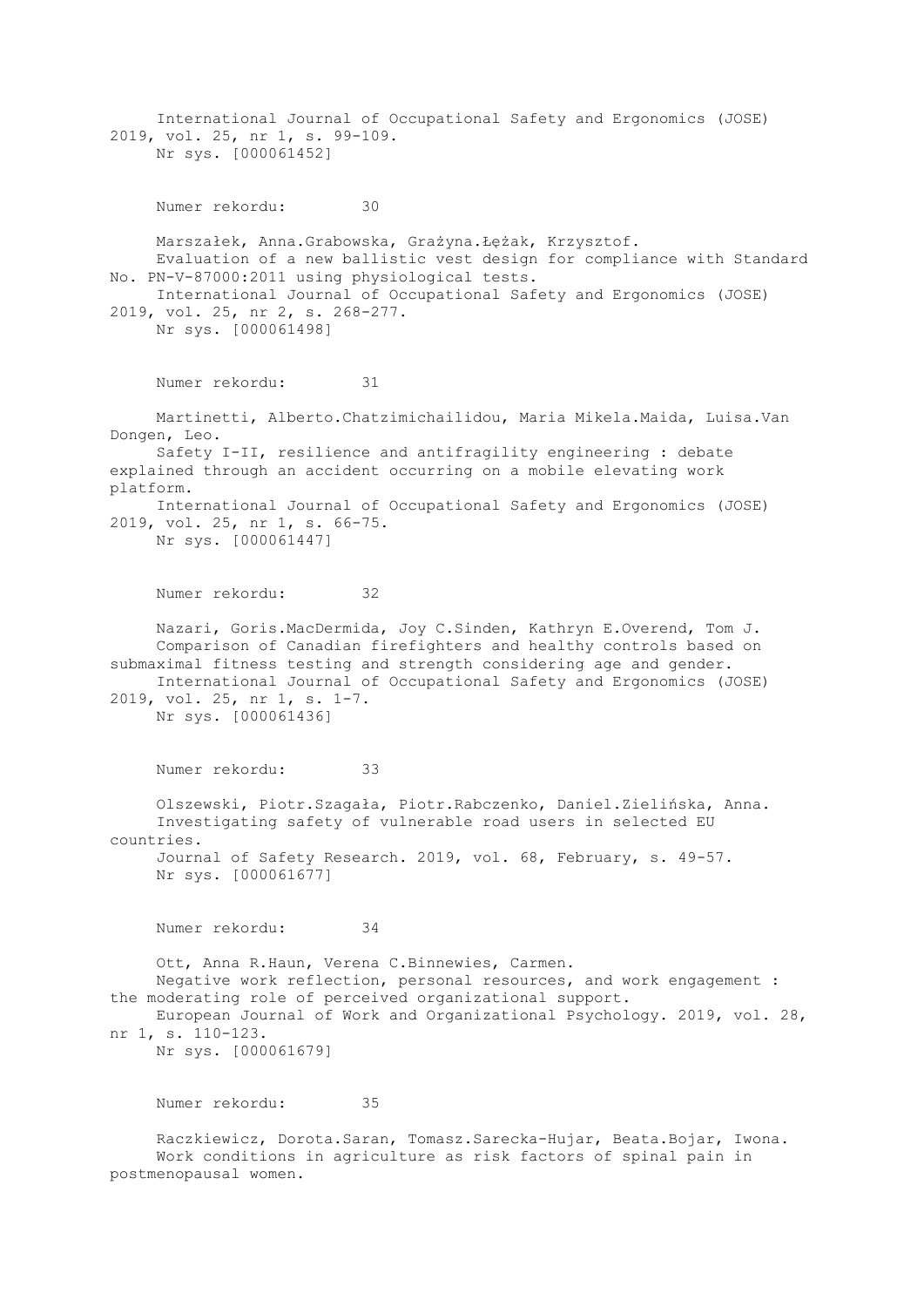International Journal of Occupational Safety and Ergonomics (JOSE) 2019, vol. 25, nr 2, s. 250-256. Nr sys. [000061466] Numer rekordu: 36 Reiman, Arto.Räisänen, Tuomo.Väyrynen, Seppo.Autio, Tommi. Strategic accident reduction in an energy company and its resulting financial benefits. International Journal of Occupational Safety and Ergonomics (JOSE) 2019, vol. 25, nr 1, s. 153-160. Nr sys. [000061457] Numer rekordu: 37 Rydell, Alexis.Andersson, Ing-Marie. Work environment investments: outcomes from three cases. International Journal of Occupational Safety and Ergonomics (JOSE) 2019, vol. 25, nr 1, s. 138-147. Nr sys. [000061455] Numer rekordu: 38 Sharma, Rohit.Kamboj, Kushal.Bhardwaj, Jyoti. Gender response and safe carrying load limit for sugar industry workers. International Journal of Occupational Safety and Ergonomics (JOSE) 2019, vol. 25, nr 1, s. 51-60. Nr sys. [000061445] Numer rekordu: 39 Shin, Wonkyoung.Park, Minyong. Ergonomic interventions for prevention of work-related musculoskeletal disorders in a small manufacturing assembly line. International Journal of Occupational Safety and Ergonomics (JOSE) 2019, vol. 25, nr 1, s. 110-122. Nr sys. [000061453] Numer rekordu: 40 Skrzypek, Adam. Otwarte innowacje jako narzędzie efektywnego zarządzania wiedzą w organizacji. Problemy Jakości. 2019, nr 1, s. 8-14. Nr sys. [000061487] Numer rekordu: 41 Vijendren, Ananth.Devereux, Gavin.Kenway, Bruno.Duffield, Kathy.Van Rompaey, Vincent.Van de Heyning, Paul.Yung, Matthew. Effects of prolonged microscopic work on neck and back strain amongst male ENT clinicians and the benefits of a prototype postural support chair. International Journal of Occupational Safety and Ergonomics (JOSE) 2019, vol. 25, nr 3, s. 402-411. 1080-3548.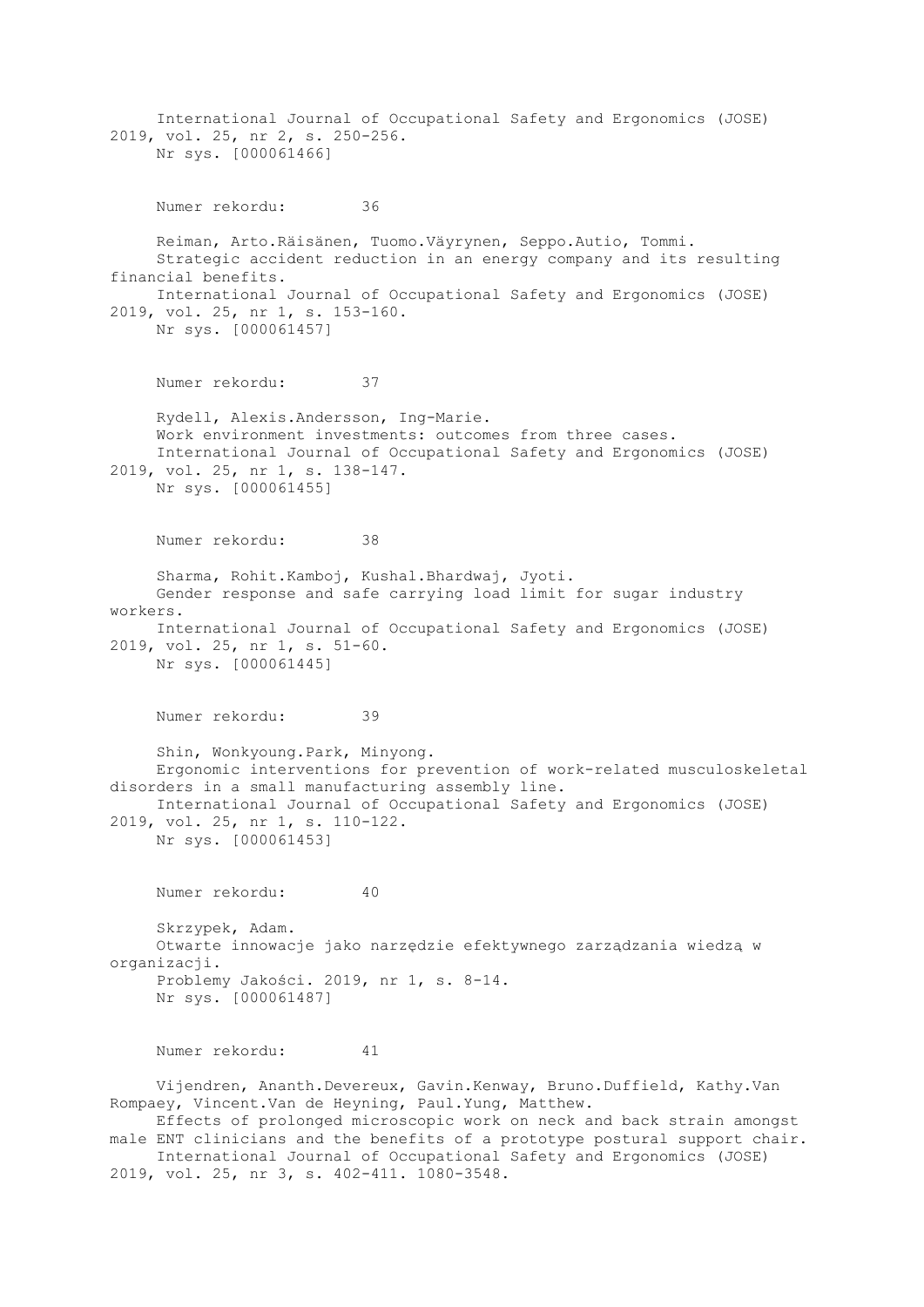Nr sys. [000062011] Numer rekordu: 42 Vitharana, Vitharanage Hashini Paramitha.Chinda, Thanwadee. Structural equation modelling of lower back pain due to whole-body vibration exposure in the construction industry. International Journal of Occupational Safety and Ergonomics (JOSE) 2019, vol. 25, nr 2, s. 257-267. Nr sys. [000061467] Numer rekordu: 43 Wang, Yanqing.Chong, Heap-Yih.Liao, Pin-Chao.Ren, Hantao. Interactive mechanism of working environments and construction behaviors with cognitive work analysis : an elevator installation case study. International Journal of Occupational Safety and Ergonomics (JOSE) 2019, vol. 25, nr 3, s. 362-376. 1080-3548. Nr sys. [000062007] Numer rekordu: 44 Woynarowska-Sołdan, Magdalena.Panczyk, Mariusz.Iwanow, Lucyna.Zarzeka, Aleksander.Gotlib, Joanna. Validation of the positive health behaviours scale : nationwide survey of nurses in Poland International Journal of Occupational Safety and Ergonomics (JOSE) 2019, vol. 25, nr 1, s. 76-85. Nr sys. [000061448] Numer rekordu: 45 Yasuda, Nabuo.Ruby, Brent C. Assessment of urinary protein composition in response to consecutive days of wildland firefighting. International Journal of Occupational Safety and Ergonomics (JOSE) 2019, vol. 25, nr 1, s. 27-34. Nr sys. [000061439] Numer rekordu: 46 Zhang, Yingyu.Jing, Linlin.Bai, Qingguo.Liu, Tiezhong.Feng, Yan. A systems approach to extraordinarily major coal mine accidents in China from 1997 to 2011 : an application of the HFACS approach. International Journal of Occupational Safety and Ergonomics (JOSE) 2019, vol. 25, nr 2, s. 181-193. Nr sys. [000061460] Numer rekordu: 47

 Ab-Murat, Norintan.Mason, Lydia.Kadir, Rahimah Abdul.Yusoff, Noriah. Self-perceived mental well-being amongst Malaysian dentists. International Journal of Occupational Safety and Ergonomics (JOSE) 2018, vol. 24, nr 2, s. 233-239.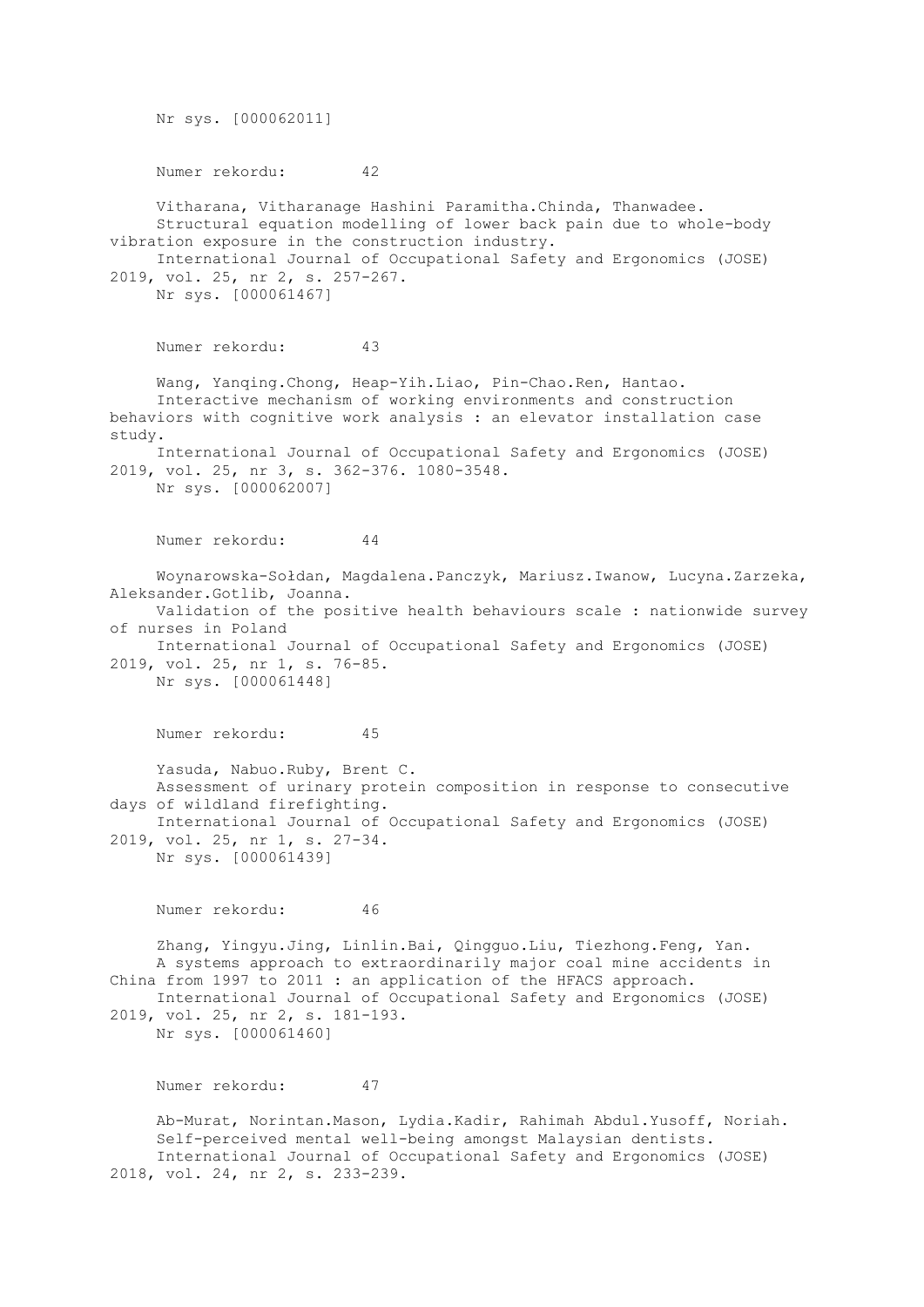Nr sys. [000060618] Numer rekordu: 48 Abelsson, Anna.Lundberg, Lars. Cardiopulmonary resuscitation quality during CPR practice versus during a simulated life-saving event. International Journal of Occupational Safety and Ergonomics (JOSE) 2018, vol. 24, nr 4, s. 652-655. Nr sys. [000061269] Numer rekordu: 49 Ahmed, Ishfaq.Shaukat, Muhammad Zeeshan.Usman, Ahmad.Nawaz, Muhammad Musarrat.Nazir, Mian Sajid. Occupational health and safety issues in the informal economic segment of Pakistan : a survey of construction sites. International Journal of Occupational Safety and Ergonomics (JOSE) 2018, vol. 24, nr 2, s. 240-250. Nr sys. [000060619] Numer rekordu: 50 Alghwiri, Alia.Marchetti, Gregory. Occupational back pain among school teachers in Jordan : estimated prevalence and factors associated with self-reported pain and work limitations. International Journal of Occupational Safety and Ergonomics (JOSE) 2018, vol. 24, nr 3, s. 341-346. Nr sys. [000060662] Numer rekordu: 51 Atalay, Kumru Didem.Can, Gülin Feryal.Eraslan, Ergün. Evaluation of effect of different membership functions on risk assessment. International Journal of Occupational Safety and Ergonomics (JOSE) 2018, vol. 24, nr 3, s. 373-385. Nr sys. [000060714] Numer rekordu: 52 Avanzi, Lorenzo.Savadori, Lucia.Fraccaroli, Franco. Unraveling the organizational mechanism at the root of safety compliance in an Italian manufacturing firm. International Journal of Occupational Safety and Ergonomics (JOSE) 2018, vol. 24, nr 1, s. 52-61. Nr sys. [000060513] Numer rekordu: 53 Badri, Adel.Boudreau-Trudel, Bryan.Saâdeddine Souissi, Ahmed. Occupational health and safety in the industry 4.0 era : a cause for major concern? Safety Science. 2018, vol. 109, Nov., s. 403-411.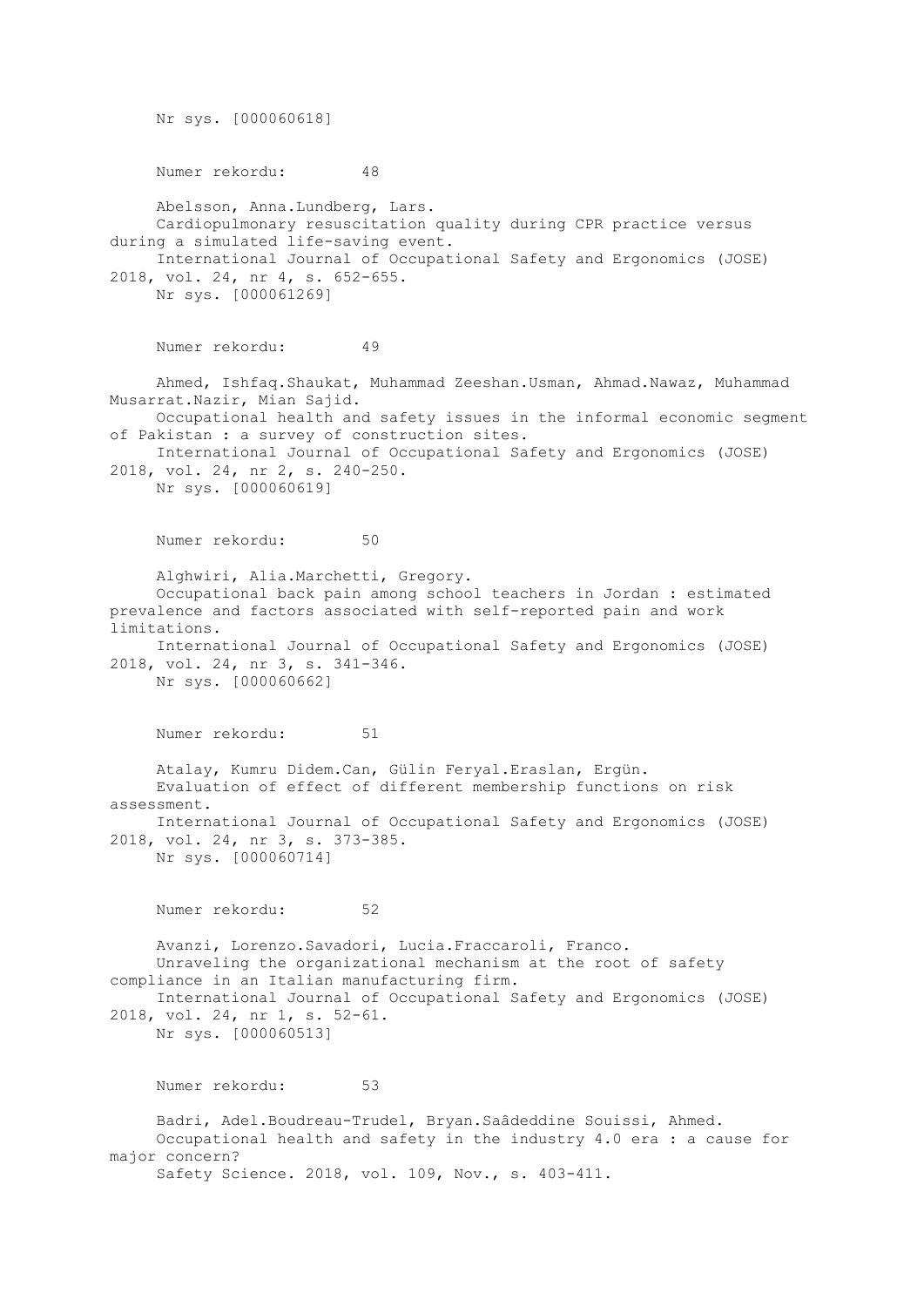Nr sys. [000060998] Numer rekordu: 54 Bae, Young-Hyeon. Relationships between presenteeism and work-related musculoskeletal disorders among physical therapists in the Republic of Korea. International Journal of Occupational Safety and Ergonomics (JOSE) 2018, vol. 24, nr 3, s. 487-492. Nr sys. [000060744] Numer rekordu: 55 Baka, Łukasz When do the "dark personalities" become less counterproductive? : the moderating role of job control and social support. International Journal of Occupational Safety and Ergonomics (JOSE) 2018, vol. 24, nr 4, s. 557-569. Nr sys. [000061184] Numer rekordu: 56 Barrientos-Trigo, S.Vega-Vázquez, L.Diego-Cordero, R. De.Badanta-Romero, B.Porcel-Gálvez, A. M. Interventions to improve working conditions of nursing staff in acute care hospitals : scoping review. Journal of Nursing Managment. 2018, vol. 26, nr 2, s. 94-107. Nr sys. [000061132] Numer rekordu: 57 Bartnicka, Joanna.Zietkiewicz, Agnieszka A.Kowalski, Grzegorz J. An ergonomics study on wrist posture when using laparoscopic tools in four techniques in minimally invasive surgery. International Journal of Occupational Safety and Ergonomics (JOSE) 2018, vol. 24, nr 3, s. 438-449. Nr sys. [000060722] Numer rekordu: 58 Barucha, Katarzyna.Szeląg, Agata.Rubacha, Jarosław.Hałoń, Kamila.Ahmadi Angali, Kambiz. An engineering method to measure the impact sound reduction due to soft coverings on heavyweight floors. Applied Acoustics. 2018, vol. 142, s. 18-28. Nr sys. [000061135] Numer rekordu: 59 Baszczyński, Krzysztof. Effects of falling weight impact on industrial safety helmets used in conjunction with eye and face protection devices. International Journal of Occupational Safety and Ergonomics (JOSE) 2018, vol. 24, nr 2, s. 171-180. Nr sys. [000060562]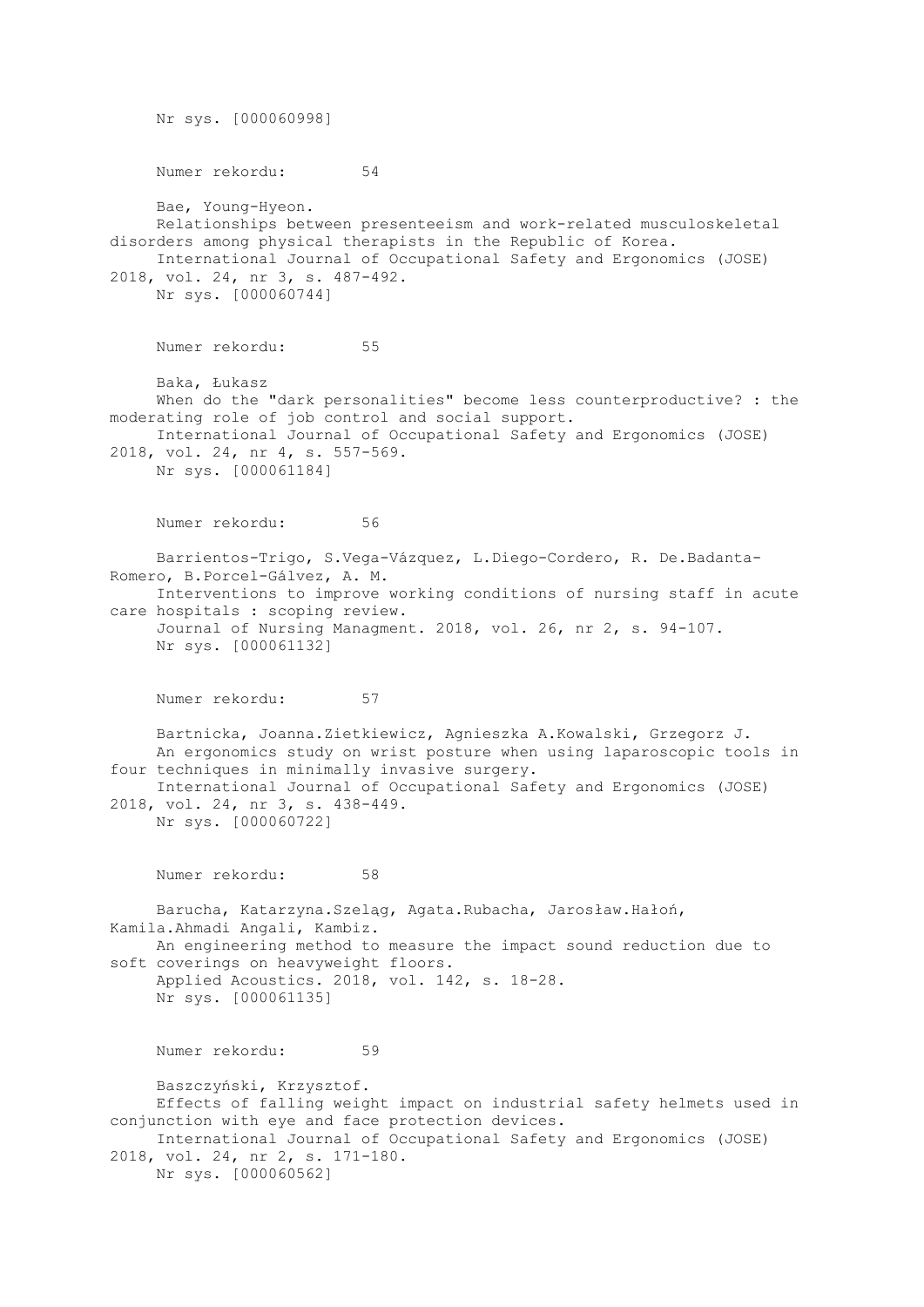Numer rekordu: 60 Baur, Heiner.Grebner, Simone.Blasimann, Angela.Hirschmüller, Anja.Kubosch, Eva Johanna.Elfering, Achim. Work–family conflict and neck and back pain in surgical nurses. International Journal of Occupational Safety and Ergonomics (JOSE) 2018, vol. 24, nr 1, s. 35-40. Nr sys. [000060511] Numer rekordu: 61 Blanco-Piñeiro, Patricia.Díaz-Pereira, M. Pino.Vidal, Aurora Martínez. Variation in posture quality across musical instruments and its impact during performances. International Journal of Occupational Safety and Ergonomics (JOSE) 2018, vol. 24, nr 2, s. 316-323. Nr sys. [000060636] Numer rekordu: 62 Bonczarowska, Marzena.Mikołajewska, Karolina.Brzeźnicki, Sławomir. Fenoloftaleina : frakcja wdychalna : metoda oznaczania w powietrzu na stanowiskach pracy. Podstawy i Metody Oceny Środowiska Pracy. 2018, nr 3(97), s. 119-129. Nr sys. [000061110] Numer rekordu: 63 Bragança, Sara.Arezes, PedroCarvalho, Miguel.Ashdown, Susan P.Leão, Celina. Assessment of the intraday variability of anthropometric measurements in the work environment : a pilot study. International Journal of Occupational Safety and Ergonomics (JOSE) 2018, vol. 24, nr 4, s. 516-526. Nr sys. [000061169] Numer rekordu: 64 Çakıt, Erman. Ergonomic assessment of airport shuttle driver tasks using an ergonomic analysis. International Journal of Occupational Safety and Ergonomics (JOSE) 2018, vol. 24, nr 2, s. 286-293. Nr sys. [000060632] Numer rekordu: 65 Chaikumarn, Montakarn.Nakphet, Nuttika.Janwantanakul, Prawit. Impact of rest-break interventions on the neck and shoulder posture of symptomatic VDU operators during prolonged computer work. International Journal of Occupational Safety and Ergonomics (JOSE) 2018, vol. 24, nr 2, s. 251-259. Nr sys. [000060628]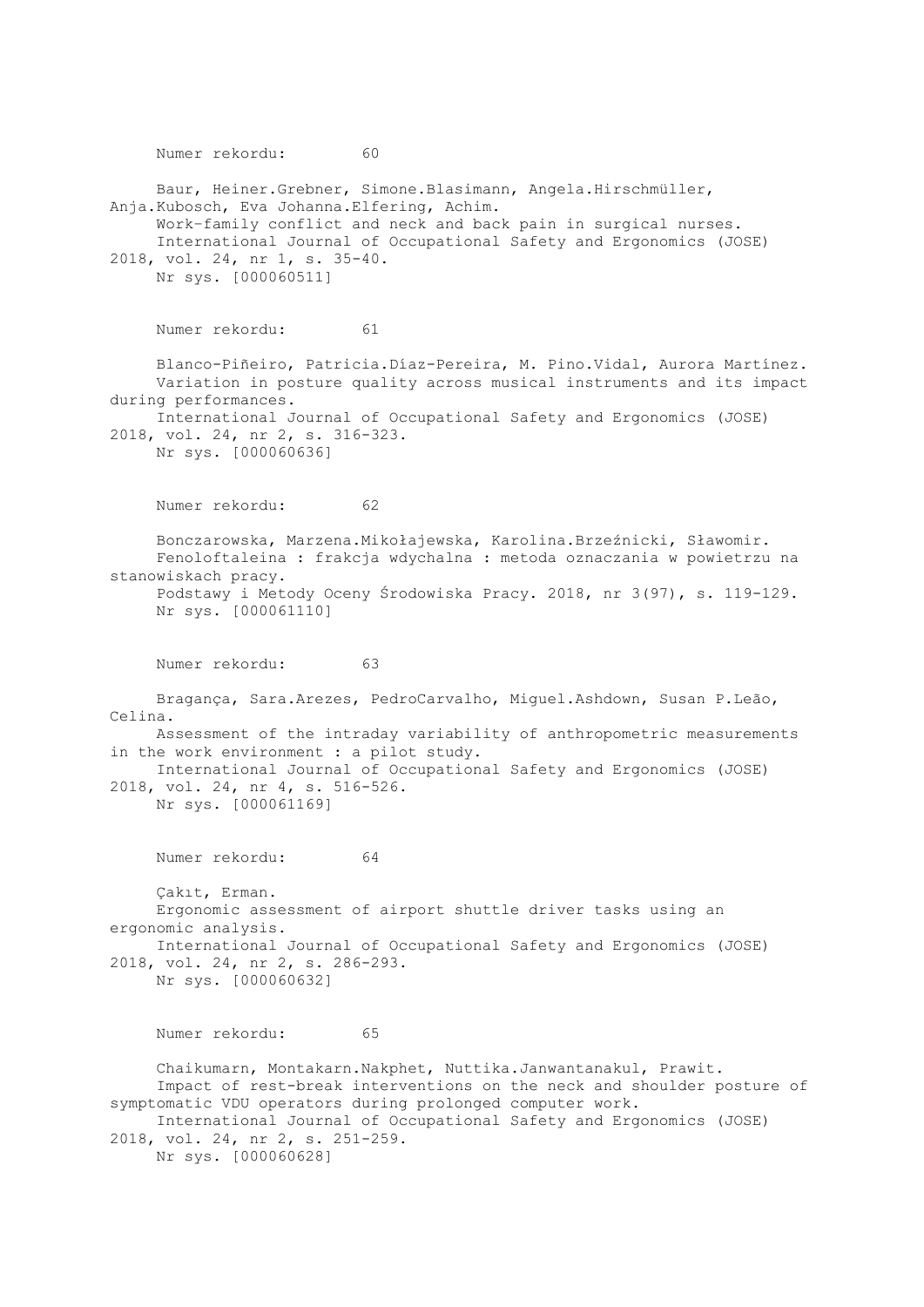Numer rekordu: 66 Chan, Albert P.Yang YangWen-fang Song Evaluating the usability of a commercial cooling vest in the Hong Kong industries. International Journal of Occupational Safety and Ergonomics (JOSE) 2018, vol. 24, nr 1, s. 73-81. Nr sys. [000060551] Numer rekordu: 67 Chenel Ramos, C. Nuclear job taxonomy : final report : a competence-oriented classification of jobs in nuclear power plants. -- Luxembourg : Publications Office of the European Union, 2018. 21 s. : il. ; 30 cm. (JRC Technical Reports ) Nr sys. [000060461] Numer rekordu: 68 Choi, Kyeong-Hee.Kim, Dae-Min.Lee, Sung-Yong.Lee, Jun-Hyub.Kong, Yong-Ku. Evaluation of the controlled grip force exertion tasks associated with age, gender, handedness and target force level. International Journal of Occupational Safety and Ergonomics (JOSE) 2018, vol. 24, nr 4, s. 507-515. Nr sys. [000061168] Numer rekordu: 69 Coelho, Denis A.Tavares, Carla S. D.Lima, Tânia M.Lourenço, Miguel L. Psychosocial and ergonomic survey of office and field jobs in a utility company. International Journal of Occupational Safety and Ergonomics (JOSE) 2018, vol. 24, nr 3, s. 475-486. Nr sys. [000060743] Numer rekordu: 70 Ćwirlej-Sozańska, Agnieszka.Wilmowska-Pietruszyńska, Anna.Sozański, Bernard. Validation of the Polish version of the World Health Organization Disability Assessment Schedule (WHODAS 2.0) in an elderly population (60–70 years old). International Journal of Occupational Safety and Ergonomics (JOSE) 2018, vol. 24, nr 3, s. 386-394. Nr sys. [000060715] Numer rekordu: 71 Deng, Mingming.Chan, Alan H. S.Wu, Feng.Sun, Linyan. Depth perception, dark adaptation, vigilance and accident proneness of Chinese coal mine workers. International Journal of Occupational Safety and Ergonomics (JOSE)

2018, vol. 24, nr 3, s. 450-456.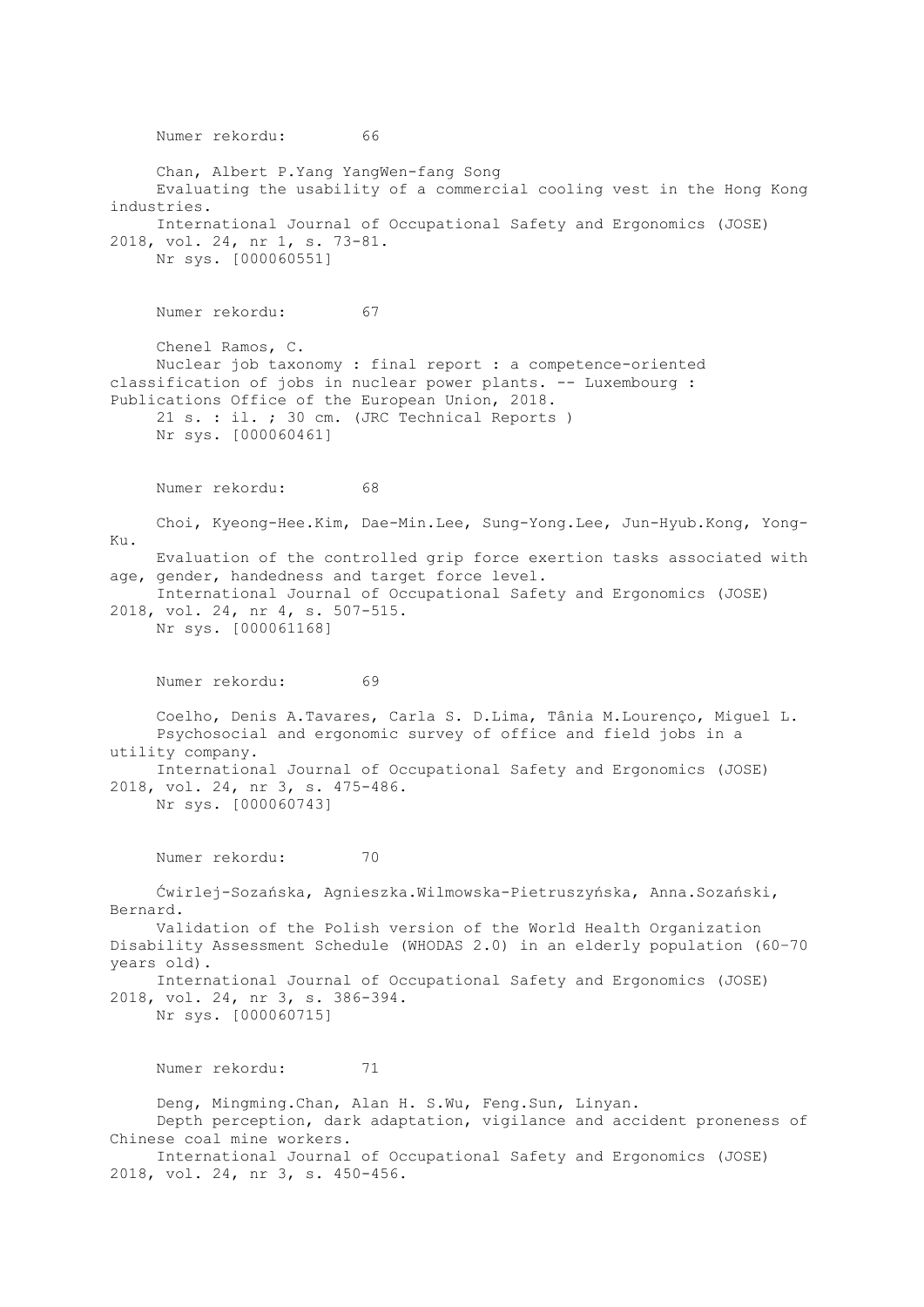Nr sys. [000060723] Numer rekordu: 72 Assistive technologies for people with disabilities. -- Brussel : European Union, 2018. 15 s. : il. ; 30 cm. Nr sys. [000060456] Numer rekordu: 73 Fiset, John.Boies, Kathleen. Seeing the unseen: ostracism interventionary behaviour and its impact on employees. European Journal of Work and Organizational Psychology. 2018, vol. 27, nr 4, s. 403-417. Nr sys. [000061048] Numer rekordu: 74 Fleischmann, Maria.Carr, Ewan.Stansfeld, Stephen A.Xue, Baowen.Head, Jenny. Can favourable psychosocial working conditions in midlife moderate the risk of work exit for chronically ill workers : a 20-year follow-up of the Whitehall II study. Occupational and Environmental Medicine. 2018, vol. 75, nr 10. Nr sys. [000061083] Numer rekordu: 76 Galy, Bertrand.Lan, André. Horizontal lifelines – review of regulations and simple design method considering anchorage rigidity. International Journal of Occupational Safety and Ergonomics (JOSE) 2018, vol. 24, nr 1, s. 135-148. Nr sys. [000060558] Numer rekordu: 77 Gębarowska, Elżbieta.Pusz, Wojciech.Kucińska, Jolanta.Kita, Włodzimierz. Comparative analysis of airborne bacteria and fungi in two salt mines in Poland. Aerobiologia. 2018, vol. 34, s. 127-138. Nr sys. [000060746] Numer rekordu: 78 Ghasemi, Fakhradin.Kalatpour, Omid.Moghimbeigi, Abbas.Mohhamadfam, Iraj. A path analysis model for explaining unsafe behavior in workplaces : the effect of perceived work pressure. International Journal of Occupational Safety and Ergonomics (JOSE) 2018, vol. 24, nr 2, s. 303-310. Nr sys. [000060634]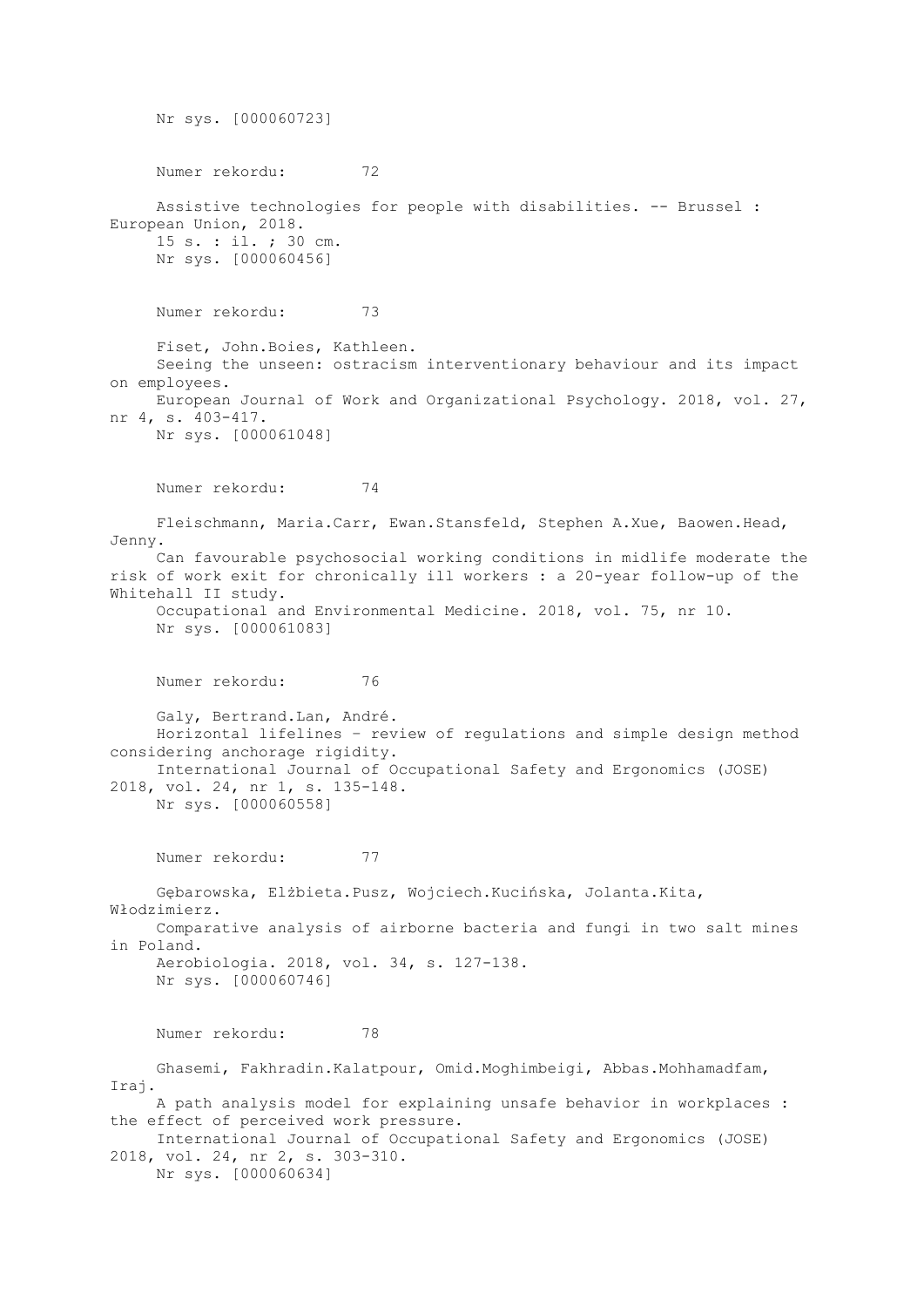Numer rekordu: 79 Giangiardi, Vivian Farahte.Alouche, Sandra Regina.Ferreira de Freitas, Sandra Maria Sbeghen.Pires, Raquel Simoni.Padula, Rosimeire Simprini. The influence of a real job on upper limb performance in motor skill tests : which abilities are transferred? International Journal of Occupational Safety and Ergonomics (JOSE) 2018, vol. 24, nr 2, s. 260-267. Nr sys. [000060629] Numer rekordu: 80 Gomes, Raquel Fornaziero.Samelli, Alessandra Giannella.Bistafa, Sylvio R. Earmuff efficacy in the workplace using F-MIRE : a case report. International Journal of Occupational Safety and Ergonomics (JOSE) 2018, vol. 24, nr 4, s. 577-581. Nr sys. [000061186] Numer rekordu: 81 Gómez, Lessby.Díaz, Carlos A.Orozco, Gustavo A.García, José J. Dynamic analysis of forces in the lumbar spine during bag carrying. International Journal of Occupational Safety and Ergonomics (JOSE) 2018, vol. 24, nr 4, s. 605-613. Nr sys. [000061189] Numer rekordu: 82 Grace, Lordan Robots at work : a report on automatable and non-automatable employment shares in Europe. -- Luxembourg : Publications Office of the European Union, 2018. [25] s. : il. ; 30 cm. Nr sys. [000060800] Numer rekordu: 83 Grobelny, Jarosław. Zaangażowanie w pracę jako czynnik zmniejszający ryzyko stresu zawodowego : na podstawie wyników badań ankietowych. Bezpieczeństwo Pracy - Nauka i Praktyka. 2018, nr 4, s. 16-20. Nr sys. [000060450] Numer rekordu: 84 Gromiec, Jan. 2,2-Bis(4-hydroksyfenylo)propan, frakcja wdychalna : dokumentacja proponowanych dopuszczalnych wielkości narażenia zawodowego. Podstawy i Metody Oceny Środowiska Pracy. 2018, nr 4(98), s. 5-40. Nr sys. [000061389] Numer rekordu: 85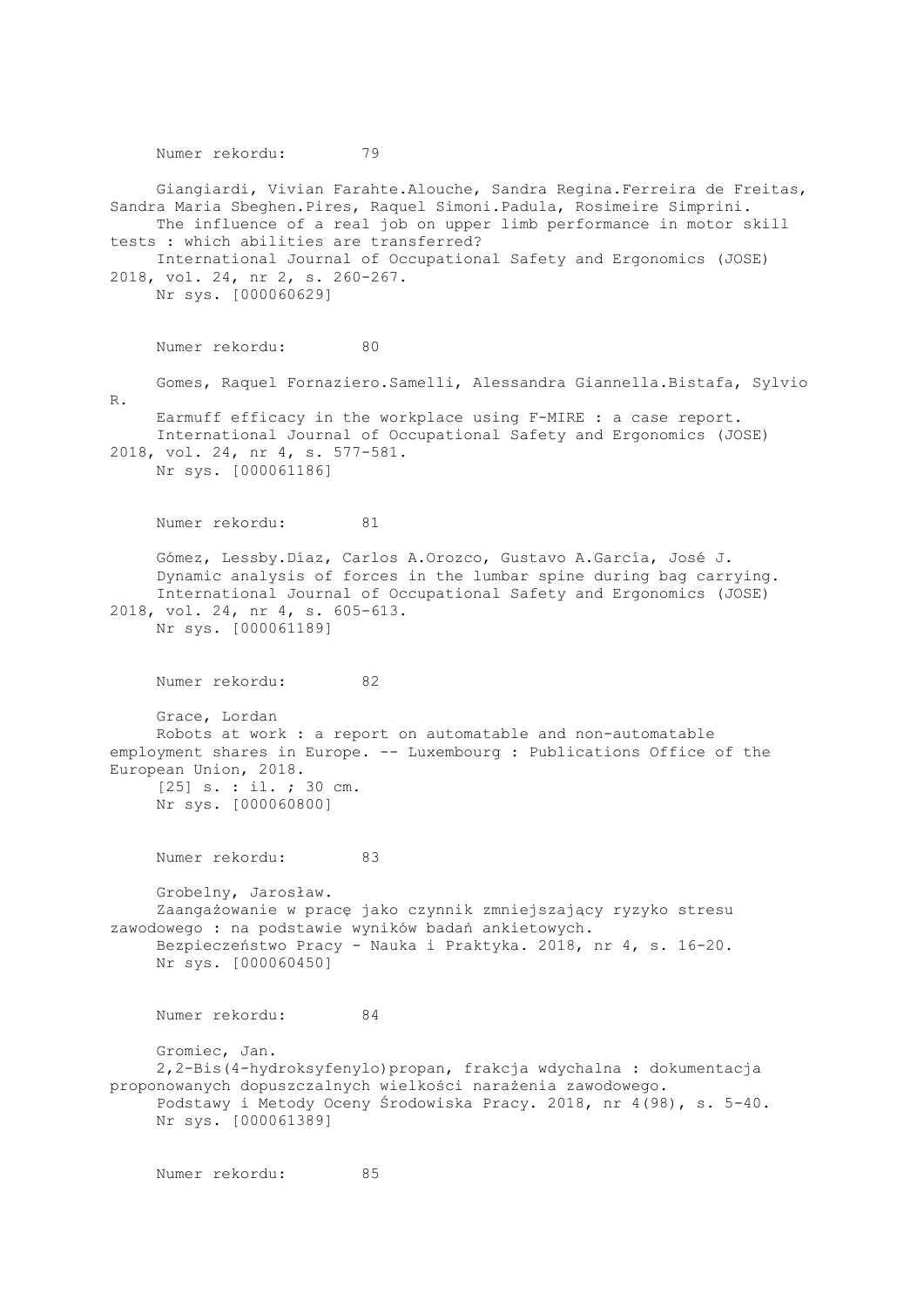Gutierrez-Diez, Maria C.Benito-Gonzalez, Maria A.Sancibrian, Ramon.Gandarillas-Gonzalez, Marco A.Redondo-Figuero, Carlos.Manuel-Palazuelos, Jose C. A study of the prevalence of musculoskeletal disorders in surgeons performing minimally invasive surgery. International Journal of Occupational Safety and Ergonomics (JOSE) 2018, vol. 24, nr 1, s. 111-117. Nr sys. [000060555] Numer rekordu: 86 Hafiidz Jaafar, Mohd.Arifin, Kadir.Aiyub, Kadaruddin.Rizal Razman, Muhammad.Syakir Ishak, Muhammad Izzuddin.Samsurijan, Mohamad Shaharudin. Occupational safety and health management in the construction industry : a review. International Journal of Occupational Safety and Ergonomics (JOSE) 2018, vol. 24, nr 4, s. 493-506. Nr sys. [000061167] Numer rekordu: 87 Hald, Kim Sundtoft. Social influence and safe behavior in manufacturing. Safety Science. 2018, vol. 109, Nov., s. 1-11. Nr sys. [000060999] Numer rekordu: 88 Hamta, Amir.Kazemnejad, Anoshirvan.Gholami-Fesharaki, Mohammad.Rowzati, Mohsen. Simultaneous effect of shift work on blood pressure and lipid profile : a path analysis. International Journal of Occupational Safety and Ergonomics (JOSE) 2018, vol. 24, nr 1, s. 68-72. Nr sys. [000060550] Numer rekordu: 89 Hariri, Azian.Noor, Noraishah Mohamad.Paiman, Nuur Azreen.Ahmad Zaidi, Ahmad Mujahid.Zainal Bakri, Siti Farhana. Heavy metals found in the breathing zone, toenails and lung function of welders working in an air-conditioned welding workplace. International Journal of Occupational Safety and Ergonomics (JOSE) 2018, vol. 24, nr 4, s. 646-651. Nr sys. [000061268] Numer rekordu: 90 Heidari, Hamidreza.Golbabaei, Farideh.Shamsipour, Aliakbar.Forushani, Abbas Rahimi.Gaeini, Abbasali. The cut-off point for tympanic temperature as a heat strain index for evaluation of outdoor workers : a field study. International Journal of Occupational Safety and Ergonomics (JOSE) 2018, vol. 24, nr 2, s. 224-232. Nr sys. [000060616]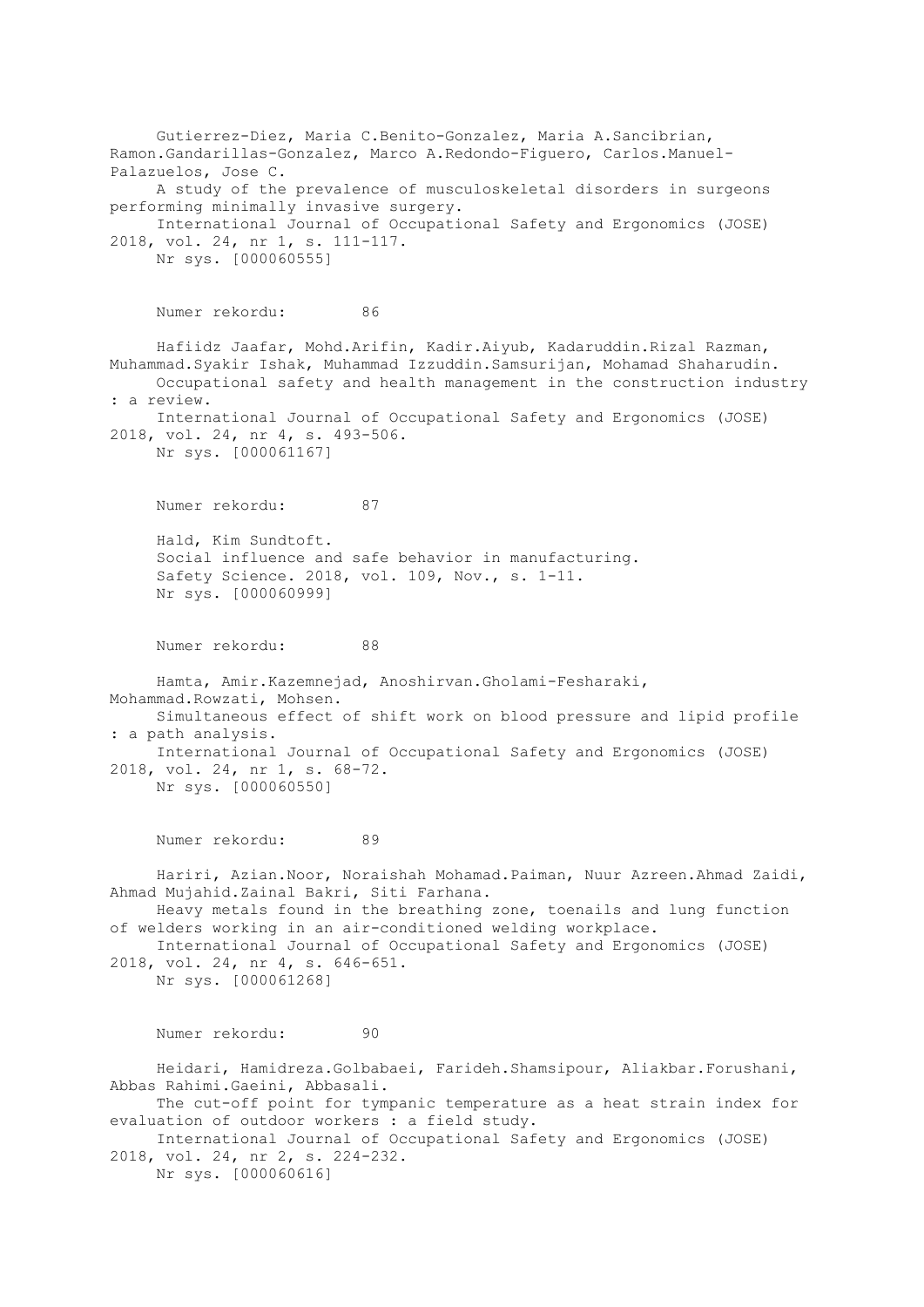Numer rekordu: 91 Hemmatjo, Rasoul.Motamedzade, Majid.Aliabadi, Mohsen.Kalatpour, Omid.Farhadian, Maryam. The effect of artificial smoke compound on physiological responses, cognitive functions and work performance during firefighting activities in a smoke-diving room : an intervention study. International Journal of Occupational Safety and Ergonomics (JOSE) 2018, vol. 24, nr 3, s. 358-365. Nr sys. [000060664] Numer rekordu: 92 Hermann, Tomasz.Dobry, Marian Witalis. Variability of energy input into selected subsystems of the human– glove–tool system : a theoretical study. International Journal of Occupational Safety and Ergonomics (JOSE) 2018, vol. 24, nr 4, s. 527-533. Nr sys. [000061170] Numer rekordu: 93 Izydorczyk, Bernadetta. Mental condition and specificity of mental disorders in a group of workers from southern Poland : a research report. Medycyna Pracy. 2018, vol. 69, nr 1, s. 13-28. Nr sys. [000060749] Numer rekordu: 94 Jacukowicz, Aleksandra.Wężyk, Agata. Dolegliwości mięśniowo-szkieletowe, słuchowe i skórne związane z grą na instrumencie. Medycyna pracy. 2018, nr 4, s. 383-394. Nr sys. [000061254] Numer rekordu: 95 Jain, Rahul.Sain, Manoj Kumar.Meena, Makkhan Lal.Dangayach, Govind Sharan.Bhardwaj, Awadhesh Kumar. Non-powered hand tool improvement research for prevention of workrelated problems : a review. International Journal of Occupational Safety and Ergonomics (JOSE) 2018, vol. 24, nr 3, s. 347-357. Nr sys. [000060663] Numer rekordu: 96 Jakubiak, Szymon. Filtracja aerozoli nanocząstek za pomocą materiałów włókninowych : mechanizmy zatrzymywania i wyniki doświadczalne. Podstawy i Metody Oceny Środowiska Pracy. 2018, nr 1(95), s. 5-12. Nr sys. [000061123]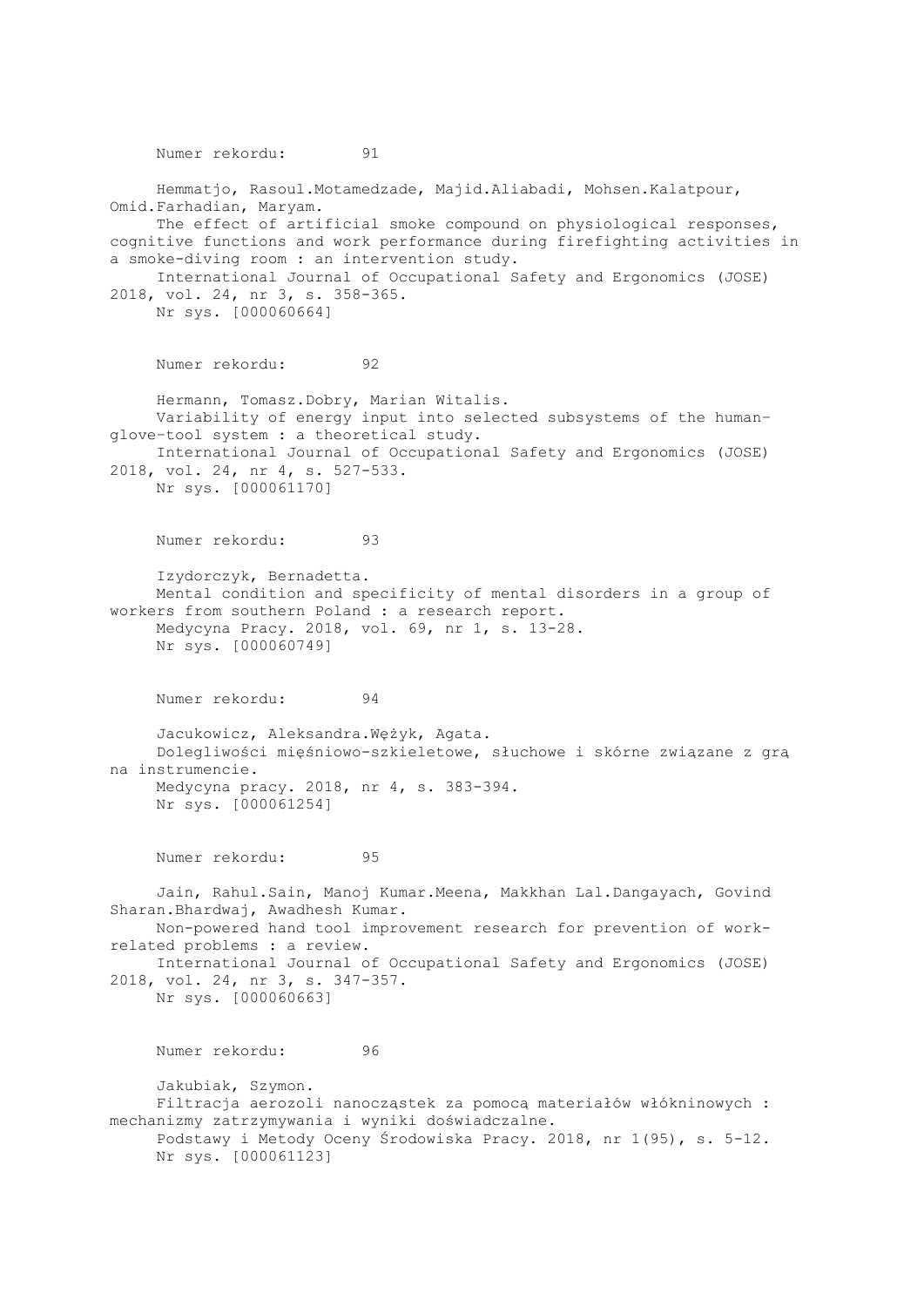Numer rekordu: 97 Jankowska, Agnieszka.Czerczak, Sławomir. Trimetyloamina : dokumentacja proponowanych dopuszczalnych wielkości narażenia zawodowego. Podstawy i Metody Oceny Środowiska Pracy. 2018, nr 4(98), s. 147-164. Nr sys. [000061393] Numer rekordu: 98 Jeżewska, Anna.Woźnica, Agnieszka. 2-Toliloamina : metoda oznaczania w powietrzu na stanowiskach pracy. Podstawy i Metody Oceny Środowiska Pracy. 2018, nr 1(95), s. 99-109. Nr sys. [000061138] Numer rekordu: 99 Jeżewska, Anna.Woźnica, Agnieszka. Nitrobenzen : metoda oznaczania w powietrzu na stanowiskach pracy. Podstawy i Metody Oceny Środowiska Pracy. 2018, nr 1(95), s. 87-97. Nr sys. [000061137] Numer rekordu: 100 Khan, Atir.Teoh, Kevin R. H.Islam, Saiful.Hassard, Juliet. Psychosocial work characteristics, burnout, psychological morbidity symptoms and early retirement intentions : a cross-sectional study of NHS consultants in the UK. BMJ Open. 2018, vol. 8, nr 7. Nr sys. [000061049] Numer rekordu: 101 Kilanowicz, Anna.Skrzypińska-Gawrysiak, Małgorzata. Fenylohydrazyna i jej sole, w przeliczeniu na fenylohydrazynę : dokumentacja proponowanych dopuszczalnych wielkości narażenia zawodowego. Podstawy i Metody Oceny Środowiska Pracy. 2018, nr 4(98), s. 111-144. Nr sys. [000061392] Numer rekordu: 102 Kilanowicz, Anna.Sitarek, Krystyna.Skrzypińska-Gawrysiak, Małgorzata. Buta-1,3-dien : dokumentacja proponowanych dopuszczalnych wielkości narażenia zawodowego. Podstawy i Metody Oceny Środowiska Pracy. 2018, nr 4(98), s. 43-83. Nr sys. [000061390] Numer rekordu: 103 Kong, Yong-Ku.Lee, Sung-yong.Lee, Kyung-Suk.Kim, Dae-Min. Comparisons of ergonomic evaluation tools (ALLA, RULA, REBA and OWAS) for farm work. International Journal of Occupational Safety and Ergonomics (JOSE) 2018, vol. 24, nr 2, s. 218-223.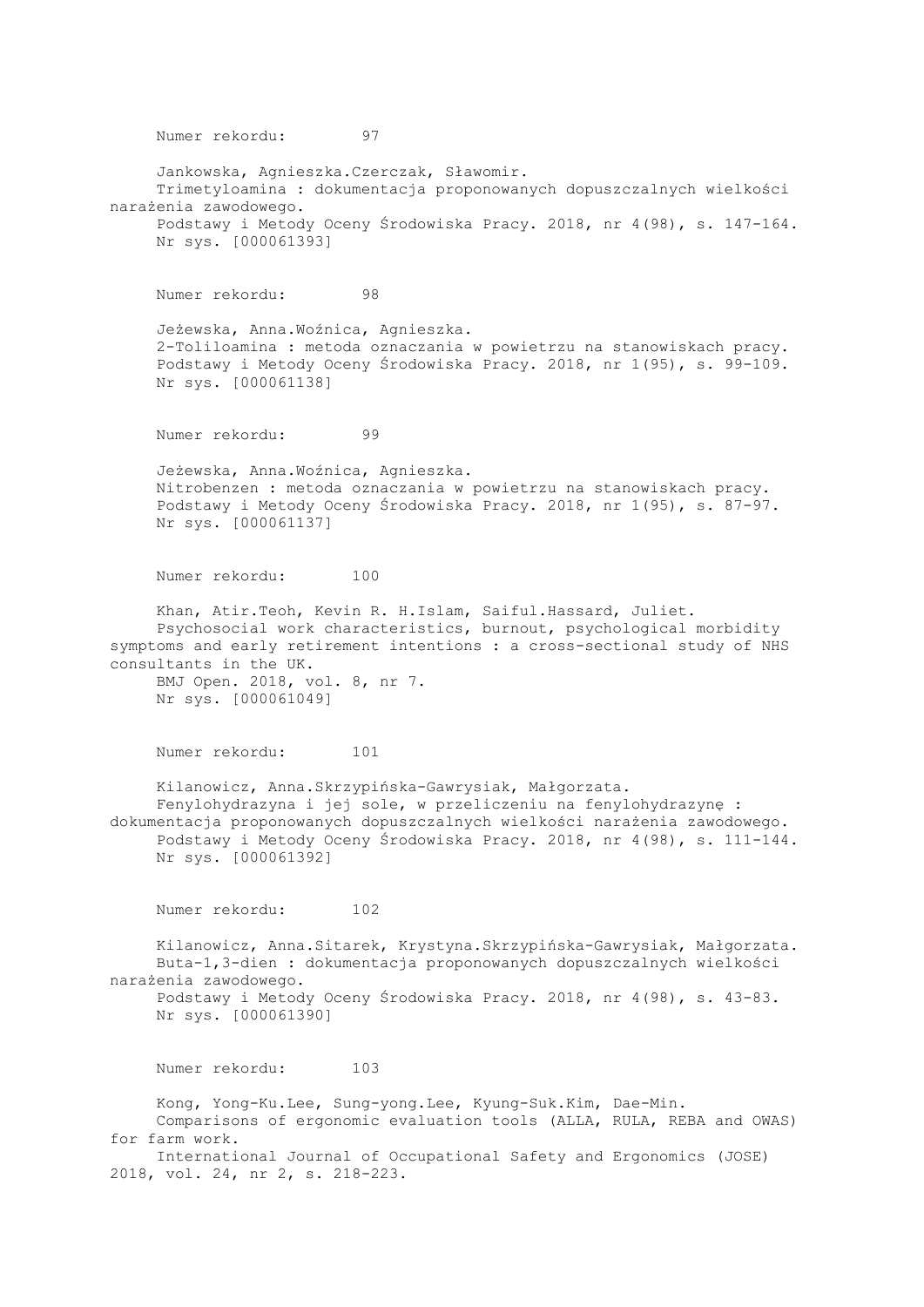Nr sys. [000060614] Numer rekordu: 104 Konieczko, Katarzyna. Fenoloftaleina, frakcja wdychalna : dokumentacja proponowanych dopuszczalnych wielkości narażenia zawodowego. Podstawy i Metody Oceny Środowiska Pracy. 2018, nr 4(98), s. 87-108. Nr sys. [000061391] Numer rekordu: 105 Korpinen, Leena.Pääkkönen, Rauno.Gobba, Fabriziomaria. Self-reported wrist and finger symptoms associated with other physical/mental symptoms and use of computers/mobile phones. International Journal of Occupational Safety and Ergonomics (JOSE) 2018, vol. 24, nr 1, s. 82-90. Nr sys. [000060552] Numer rekordu: 106 Kowalska, Joanna. Buta-1,3-dien : metoda oznaczania w powietrzu na stanowiskach pracy. Podstawy i Metody Oceny Środowiska Pracy. 2018, nr 1(95), s. 73-85. Nr sys. [000061126] Numer rekordu: 107 Kozajda, Anna. Celowe użycie czynników biologicznych w Polsce na podstawie danych z Krajowego Rejestru Czynników Biologicznych. Medycyna pracy. 2018, nr 4, s. 413-424. Nr sys. [000061257] Numer rekordu: 108 Kozłowski, Emil.Młyński, Rafał. Tłumienie hałasu ultradźwiękowego w zakresie częstotliwości 10–16 kHz przez wkładki przeciwhałasowe. Medycyna pracy. 2018, nr 4, s. 395-402. Nr sys. [000061255] Numer rekordu: 109 Krystosik-Gromadzińska, Agata. Ergonomic assessment of selected workstations on a merchant ship. International Journal of Occupational Safety and Ergonomics (JOSE) 2018, vol. 24, nr 1, s. 91-99. Nr sys. [000060553] Numer rekordu: 110 Kulawik-Pióro, Agnieszka.Kurpiewska, Joanna.Kułaszka, Agnieszka.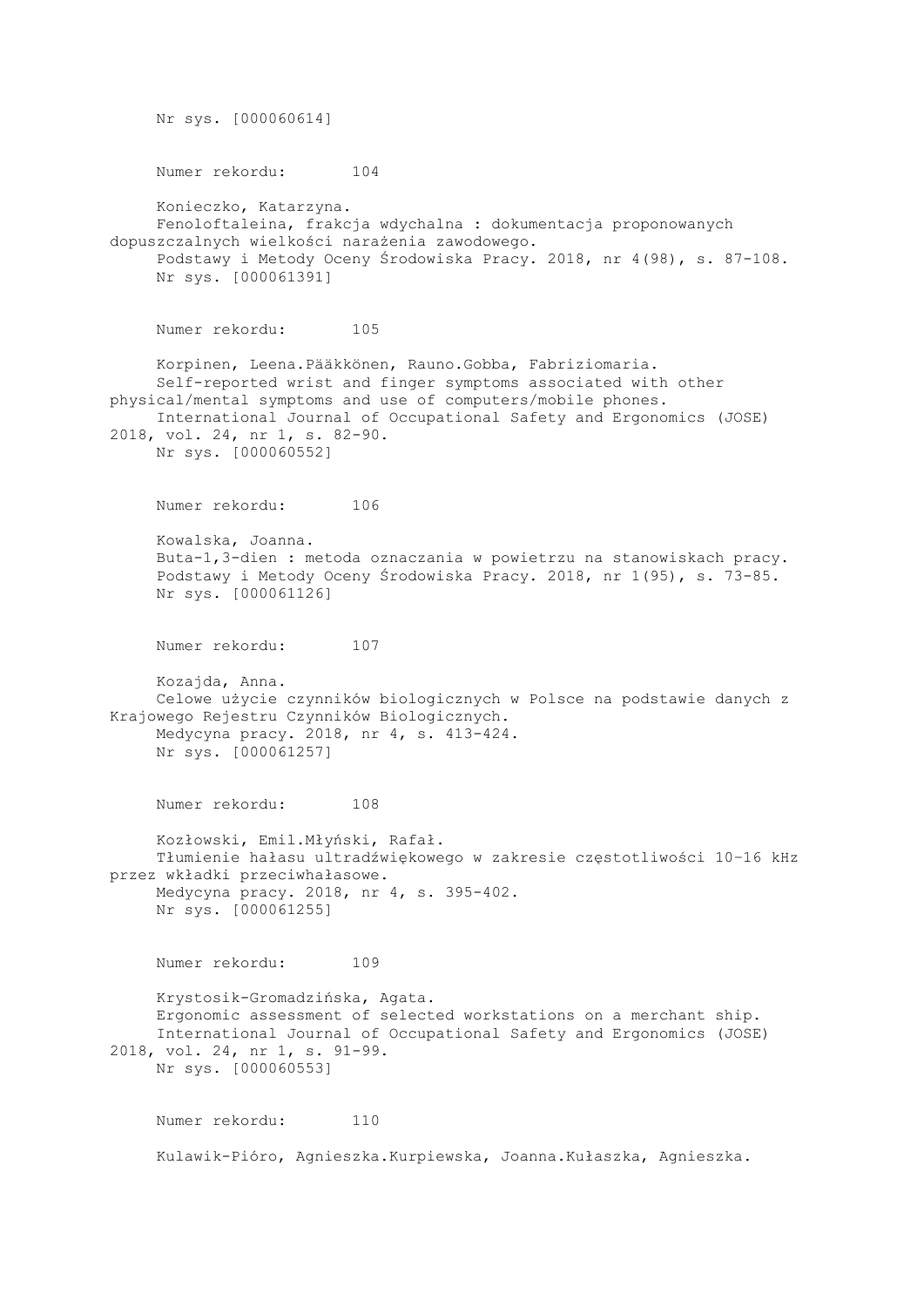Rheological and sensory properties of hydrophilic skin protection gels based on polyacrylates. International Journal of Occupational Safety and Ergonomics (JOSE) 2018, vol. 24, nr 1, s. 129-134. Nr sys. [000060557] Numer rekordu: 111 Kulik, Aleksandra.Malinowska-Borowska, Jolanta. Exposure to impulse noise at an explosives company : a case study. International Journal of Occupational Safety and Ergonomics (JOSE) 2018, vol. 24, nr 3, s. 366-372. Nr sys. [000060665] Numer rekordu: 112 Laal, FereydoonMadvari, Rohollah Fallah.Balarak, Davoud.Mohammadi, Mahdi.Dortaj, Elahe.Khammar, Abdolali.Ali Adineh, Hossein. Relationship between musculoskeletal disorders and anthropometric indices among bus drivers in Zahedan city. International Journal of Occupational Safety and Ergonomics (JOSE) 2018, vol. 24, nr 3, s. 431-437. Nr sys. [000060720] Numer rekordu: 113 Lasanen, Roope.Malo, Markus K. H.Airaksinen, Olavi.Karhu, Jari.Töyräs, Juha.Julkunen, Petro. Infrared thermography reveals effect of working posture on skin temperature in office workers. International Journal of Occupational Safety and Ergonomics (JOSE) 2018, vol. 24, nr 3, s. 457-463. Nr sys. [000060725] Numer rekordu: 114 Lee, Sangbok.Park, Myoung Hwan.Jeong, Byung Yong. Gender differences in public office workers' satisfaction, subjective symptoms and musculoskeletal complaints in workplace and office environments. International Journal of Occupational Safety and Ergonomics (JOSE) 2018, vol. 24, nr 2, s. 165-170. Nr sys. [000060561] Numer rekordu: 115 Li, Kai Way.Zhao, Caijun.Peng, LuLiu, Ai-qun. Subjective assessments of floor slipperiness before and after walk under two lighting conditions. International Journal of Occupational Safety and Ergonomics (JOSE) 2018, vol. 24, nr 2, s. 294-302. Nr sys. [000060633]

Numer rekordu: 116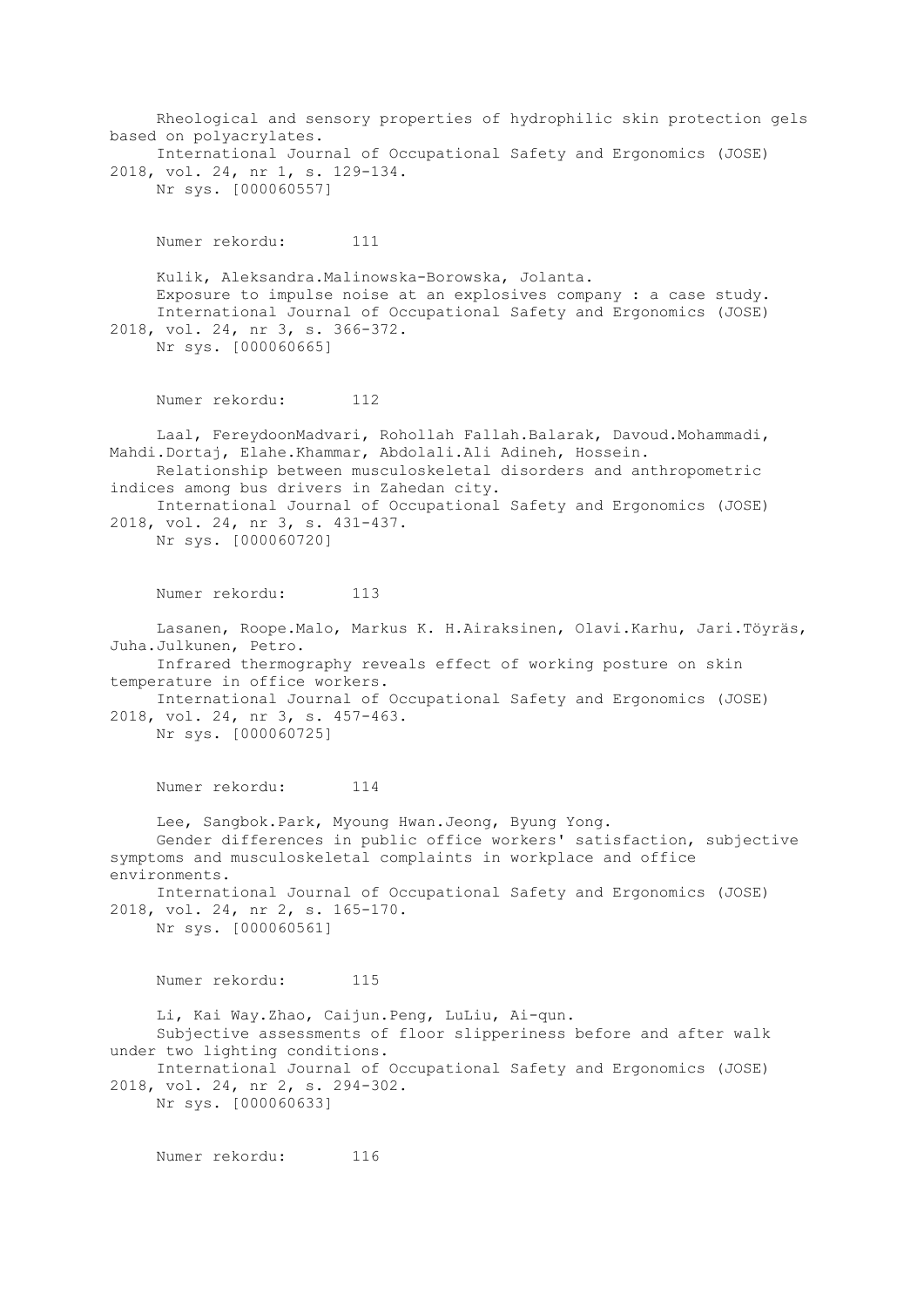Liang, Lindie H.Hanig, Samuel.Evans, Rochelle.Brown, Douglas J.Lian, Huiwen. Why is your boss making you sick? a longitudinal investigation modeling time‐lagged relations between abusive supervision and employee physical health. Ergonomics 2018, vol. 39, nr 9, s. 1050-1065. Nr sys. [000061327] Numer rekordu: 117 Lin, Zhou.Gui, Fu.Yujingyang, Xue. Human and organizational factors in Chinese hazardous chemical accidents : a case study of the '8.12' Tianjin Port fire and explosion using the HFACS-HC. International Journal of Occupational Safety and Ergonomics (JOSE) 2018, vol. 24, nr 3, s. 329-340. Nr sys. [000060661] Numer rekordu: 118 Lind, Carl Mikael. Pushing and pulling: an assessment tool for occupational health and safety practitioners. International Journal of Occupational Safety and Ergonomics (JOSE) 2018, vol. 24, nr 1, s. 14-26. Nr sys. [000060508] Numer rekordu: 119 Ławniczek-Wałczyk, Anna.Cyprowski, Marcin.Gołofit-Szymczak, Małgorzata.Wójcik-Fatla, Angelina.Zając, Violetta.Górny, , Rafał L. Ocena narażenia na aerozol grzybowy na wybranych stanowiskach pracy zanieczyszczonych pyłem organicznym o różnym pochodzeniu. Medycyna Pracy. 2018, vol. 69, nr 3, s. 301–315. Nr sys. [000060753] Numer rekordu: 120 Mahdavi, Neda.Motamedzade, Majid.Jamshidi, Ali Ashraf.Darvishi, Ebrahim.Moghimbeygi, Abbas.Moghadam, Rashid Heidari. Upper trapezius fatigue in carpet weaving : the impact of a repetitive task cycle. International Journal of Occupational Safety and Ergonomics (JOSE) 2018, vol. 24, nr 1, s. 41-51. Nr sys. [000060512] Numer rekordu: 121 Marszałek, Anna.Bartkowiak, Grażyna.Dąbrowska, Anna. Assessment of the effectiveness of modular clothing protecting against the cold based on physiological tests. International Journal of Occupational Safety and Ergonomics (JOSE) 2018, vol. 24, nr 4, s. 534-545. Nr sys. [000061171]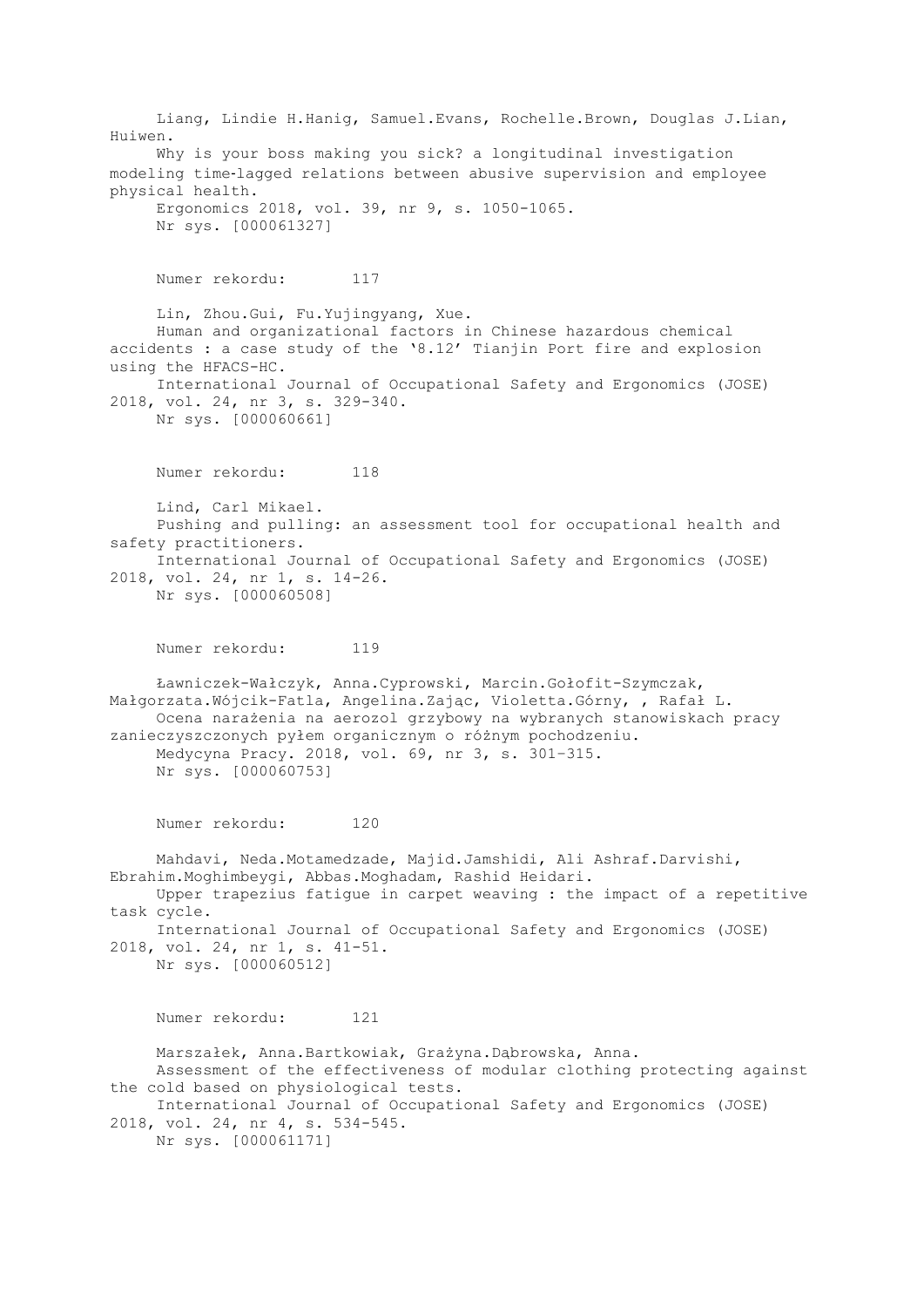Numer rekordu: 122 Marszałek, Anna.Bartkowiak, Grażyna.Dąbrowska, Anna.Krzemińska, Sylwia.Łężak, Krzysztof.Makowski, Krzysztof.Bugajska, Joanna. Mine rescuers' heat load during the expenditure of physical effort in a hot environment, using ventilated underwear and selected breathing apparatus. International Journal of Occupational Safety and Ergonomics (JOSE) 2018, vol. 24, nr 1, s. 1-13. Nr sys. [000060406] Numer rekordu: 123 Meszaros, Kimberly A.Vidt, Meghan E.Dickerson, Clark R. The effects of hand force variation on shoulder muscle activation during submaximal exertions. International Journal of Occupational Safety and Ergonomics (JOSE) 2018, vol. 24, nr 1, s. 100-110. Nr sys. [000060554] Numer rekordu: 124 Michalski, Rafał. Information presentation compatibility in a simple digital control panel design : eye-tracking study. International Journal of Occupational Safety and Ergonomics (JOSE) 2018, vol. 24, nr 3, s. 395-405. Nr sys. [000060716] Numer rekordu: 125 Mikulski, Witold. Warunki akustyczne w pomieszczeniach biurowych open space – zastosowanie środków technicznych w typowym pomieszczeniu. Medycyna Pracy. 2018, vol. 69, nr 2, s. 153-165. Nr sys. [000060748] Numer rekordu: 126 Molek-Winiarska, Dorota.Żołnierczyk-Zreda, Dorota. Application of mindfulness-based stress reduction to a stress management intervention in a study of a mining sector company. International Journal of Occupational Safety and Ergonomics (JOSE) 2018, vol. 24, nr 4, s. 546-556. Nr sys. [000061172] Numer rekordu: 127 Molen, H. F. van der.Foresti, C.Daams, J. G.Frings-Dresen, M. H. W.Kuijer, P. P. F. M. Work-related risk factors for specific shoulder disorders : a systematic review and meta-analysis. Occupational and Environmental Medicine. 2018, vol. 74, nr 10. Nr sys. [000061050]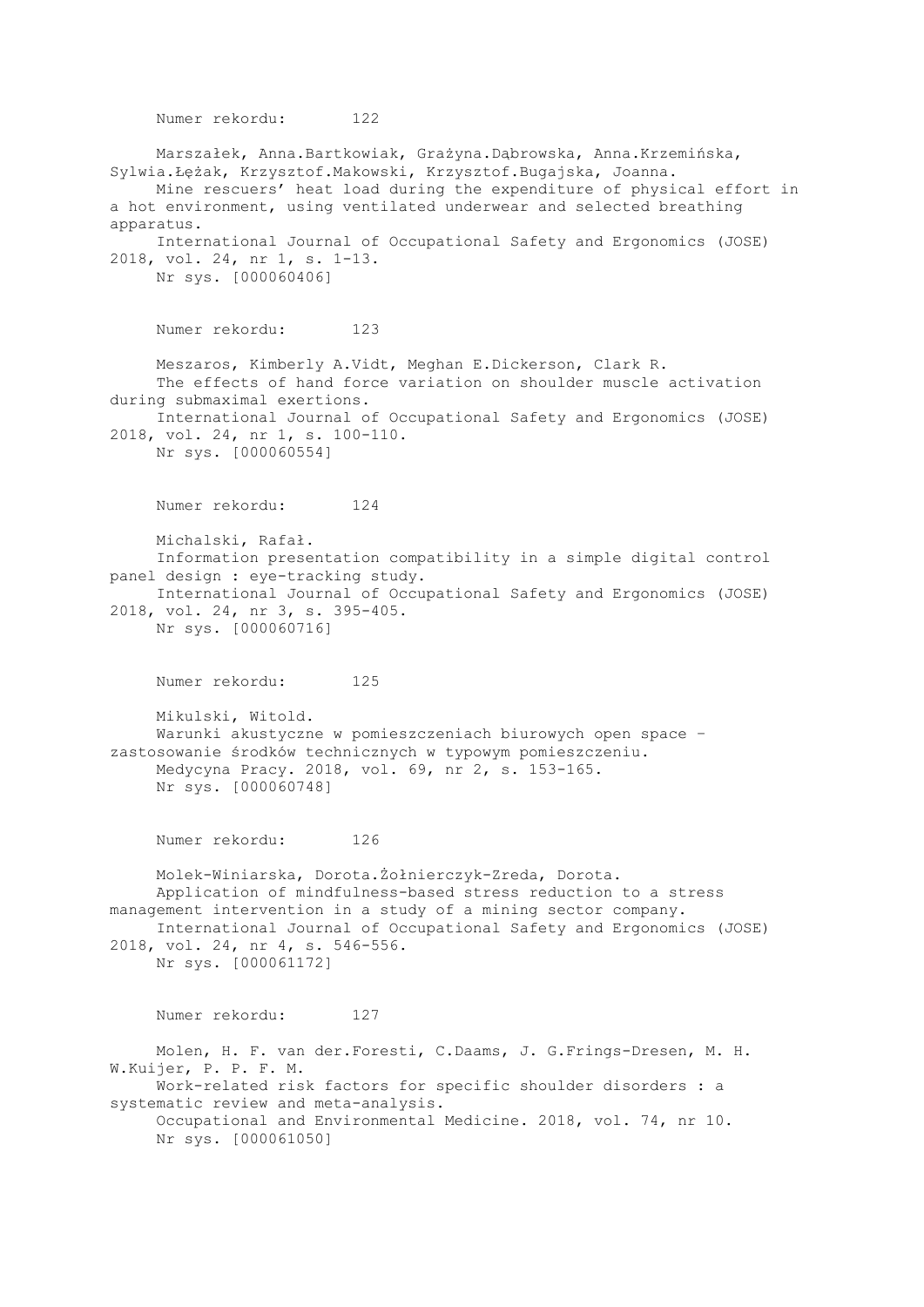Numer rekordu: 128 Nanyan, Pierre.Charrada, Mondher Ben. Effect of restaurant types on compensation claims for work-related musculoskeletal disorders in France. International Journal of Occupational Safety and Ergonomics (JOSE) 2018, vol. 24, nr 2, s. 324-328. Nr sys. [000060637] Numer rekordu: 129 Nie, Baisheng.Huang, Xin.Xue, Fei.Chen, Jiang.Liu, Xiaobing.Meng, Yangyang.Huang, Jinxin. A comparative study of vocational education and occupational safety and health training in China and the UK. International Journal of Occupational Safety and Ergonomics (JOSE) 2018, vol. 24, nr 2, s. 268-277. Nr sys. [000060630] Numer rekordu: 130 Niskanen, Toivo. Implementation of a novel taxonomy based on cognitive work analysis in the assessment of safety performance. International Journal of Occupational Safety and Ergonomics (JOSE) 2018, vol. 24, nr 4, s. 624-637. Nr sys. [000061266] Numer rekordu: 131 Obolewicz, Jerzy.Dąbrowski, Andrzej. An application of the Pareto method in surveys to diagnose managers' and workers' perception of occupational safety and health on selected Polish construction sites. International Journal of Occupational Safety and Ergonomics (JOSE) 2018, vol. 24, nr 3, s. 406-421. Nr sys. [000060718] Numer rekordu: 132 Oerlemans, Wido G. M.Bakker, Arnold B. Motivating job characteristics and happiness at work : a multilevel perspective. Journal of Applied Psychology. 2018, vol. 103, nr 11, s. 1230-1241. Nr sys. [000061675] Numer rekordu: 133 Pääkkönen, Rauno.Koponen, Milja. Trends in occupational hygiene in Finland. International Journal of Occupational Safety and Ergonomics (JOSE) 2018, vol. 24, nr 1, s. 160-163. Nr sys. [000060560]

Numer rekordu: 134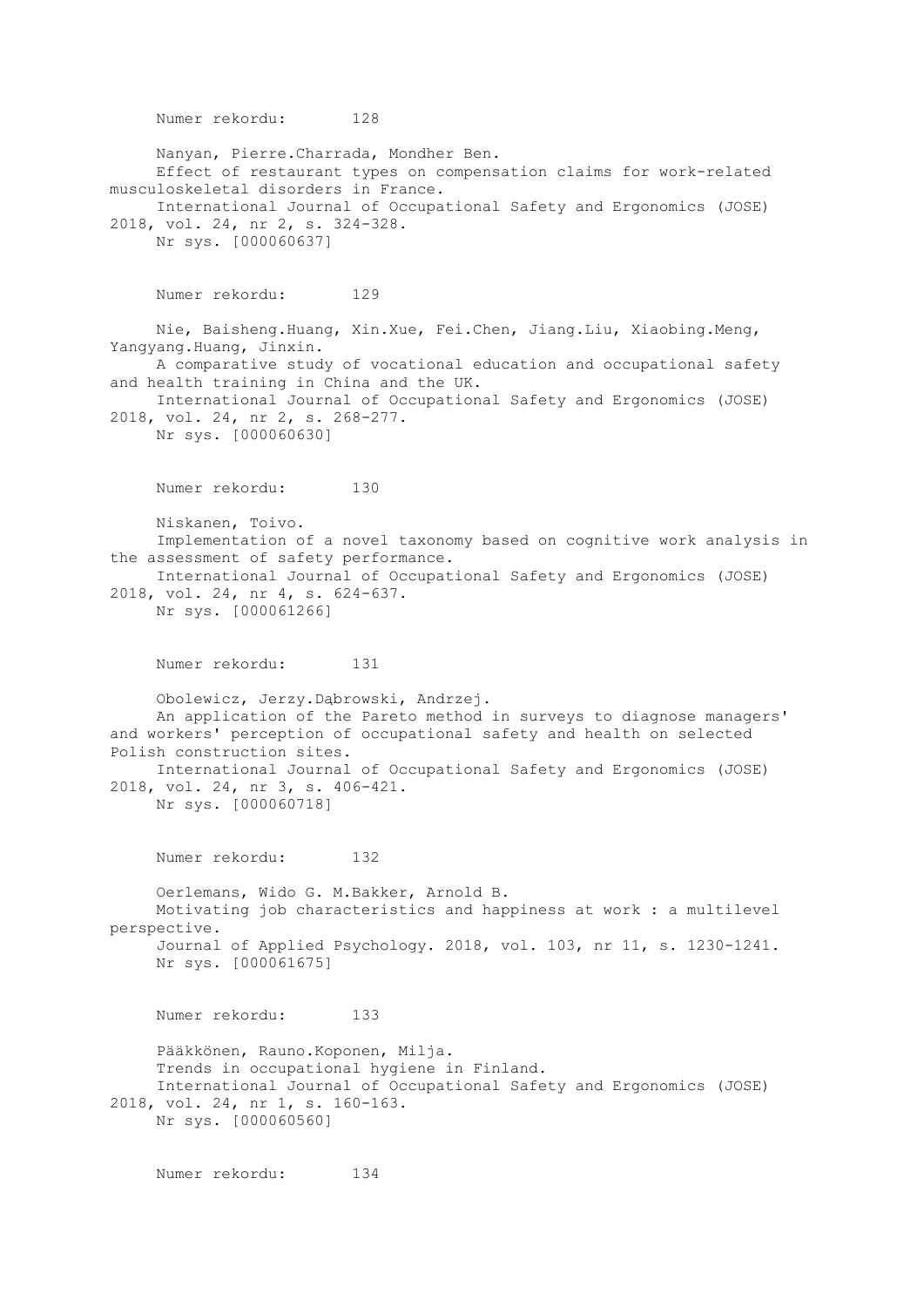Pakulska, Daria.Czerczak, Sławomir. Chloroeten : dokumentacja proponowanych dopuszczalnych wielkości narażenia zawodowego. Podstawy i Metody Oceny Środowiska Pracy. 2018, nr 3(97), s. 19-76. Nr sys. [000061108] Numer rekordu: 135 Pałaszewska-Tkacz, Anna.Świdwińska-Gajewska, Anna.Czerczak, Sławomir. Cisplatyna : dokumentacja proponowanych dopuszczalnych wielkości narażenia zawodowego. Podstawy i Metody Oceny Środowiska Pracy. 2018, nr 1(95), s. 13-52. Nr sys. [000061124] Numer rekordu: 136 Pałaszewska-Tkacz, Anna.Świdwińska-Gajewska, Anna.Czerczak, Sławomir. 2-Toliloamina : dokumentacja proponowanych dopuszczalnych wielkości narażenia zawodowego. Podstawy i Metody Oceny Środowiska Pracy. 2018, nr 3(97), s. 77-117. Nr sys. [000061109] Numer rekordu: 137 Paruzel-Czachura, Mariola.Dobrowolska, Małgorzata. Judgment of the morality of an individual responsible for a fatal workplace accident involving subordinates. Medycyna Pracy. 2018, vol. 69, nr 3, s. 261–267. Nr sys. [000060754] Numer rekordu: 138 Pesole, A.Urzí Brancati, M. C.Fernández-Macías, E.Biagi, F.González Vázquez, I. Platform Workers in Europe evidence from the COLLEEM Survey. -- Luxembourg : Publications Office of the European Union, 2018. 61 s. : il. ; 30 cm. (JRC Science for Policy Report ) Nr sys. [000060798] Numer rekordu: 139 Piotrowski, Andrzej. Samoocena stanu zdrowia, wypadki w trakcie służby i profilaktyka stresu zawodowego w Służbie Więziennej. Medycyna pracy. 2018, nr 4, s. 425-438. Nr sys. [000061258] Numer rekordu: 140 Pisarski, Dominik.Konowrocki, Robert.Szmidt, Tomasz Dynamics and optimal control of an electromagnetically actuated cantilever pipe conveying fluid. Journal of Sound and Vibration 2018, vol. 432, s. 420-436. Nr sys. [000061328]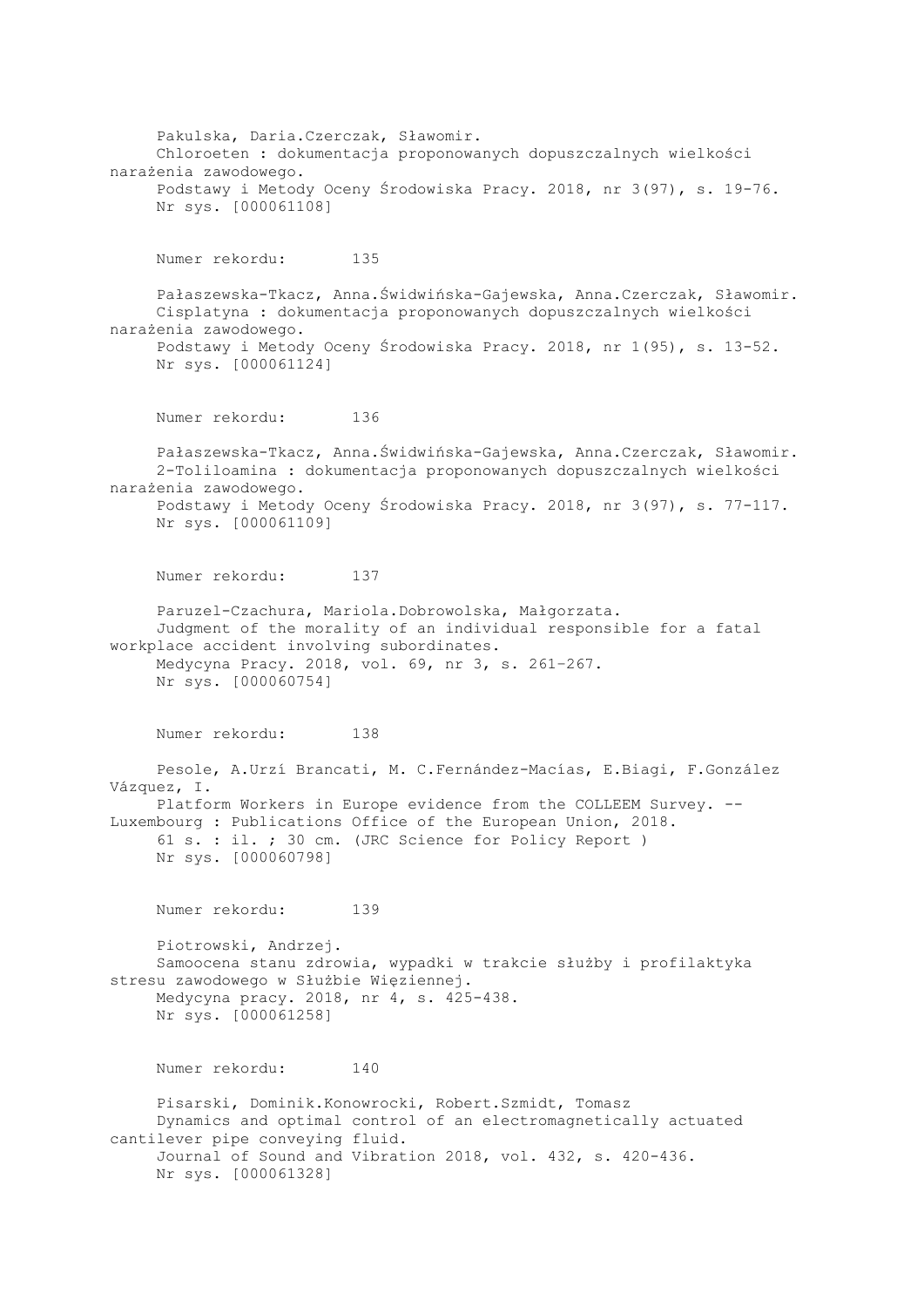Numer rekordu: 141 Price, Anna.Pistollato, Francesca.Munn, Sharon.Bopp, Stephanie.Worth, Andrew. Strategic aims for improving the regulatory assessment of Developmental Neurotoxicity (DNT) using non-animal methods. -- Luxembourg : Publications Office of the European Union, 2018. 16 s. ; 30 cm. (JRC Technical Reports ) Nr sys. [000060500] Numer rekordu: 142 Radin Umar, Radin Zaid.Sommerich, Carolyn M.Lavender, Steve A.Sanders, Elizabeth.Evans, Kevin D. Conceptual frameworks for the workplace change adoption process : elements integration from decision making and learning cycle process. Ergonomics 2018, vol. 61, nr 9, s. 1173-1186. Nr sys. [000061326] Numer rekordu: 143 Ranavolo, Alberto.Chini, Giorgia.Silvetti, Alessio.Mari, Silvia.Serrao, Mariano.Draicchio, Francesco. Myoelectric manifestation of muscle fatigue in repetitive work detected by means of miniaturized sEMG sensors. International Journal of Occupational Safety and Ergonomics (JOSE) 2018, vol. 24, nr 3, s. 464-474. Nr sys. [000060726] Numer rekordu: 144 Rogozińska-Pawełczyk, Anna. Satysfakcja z pracy a stres zawodowy – wyniki badań ilościowych w 3 jednostkach organizacyjnych urzędu. Medycyna Pracy. 2018, vol. 69, nr 3, s. 301–315. Nr sys. [000060752] Numer rekordu: 145 Roman-Liu, Danuta.Bartuzi, Paweł. Influence of type of MVC test on electromyography measures of biceps brachii and triceps brachii. International Journal of Occupational Safety and Ergonomics (JOSE) 2018, vol. 24, nr 2, s. 200-206. Nr sys. [000060612] Numer rekordu: 146 Salvarzi, Elham.Choobineh, Alireza.Jahangiri, Mehdi.Keshavarzi, Sareh. Facial anthropometric measurements in Iranian male workers using Digimizer version 4.1.1.0 image analysis software : a pilot study. International Journal of Occupational Safety and Ergonomics (JOSE) 2018, vol. 24, nr 4, s. 570-576. Nr sys. [000061185]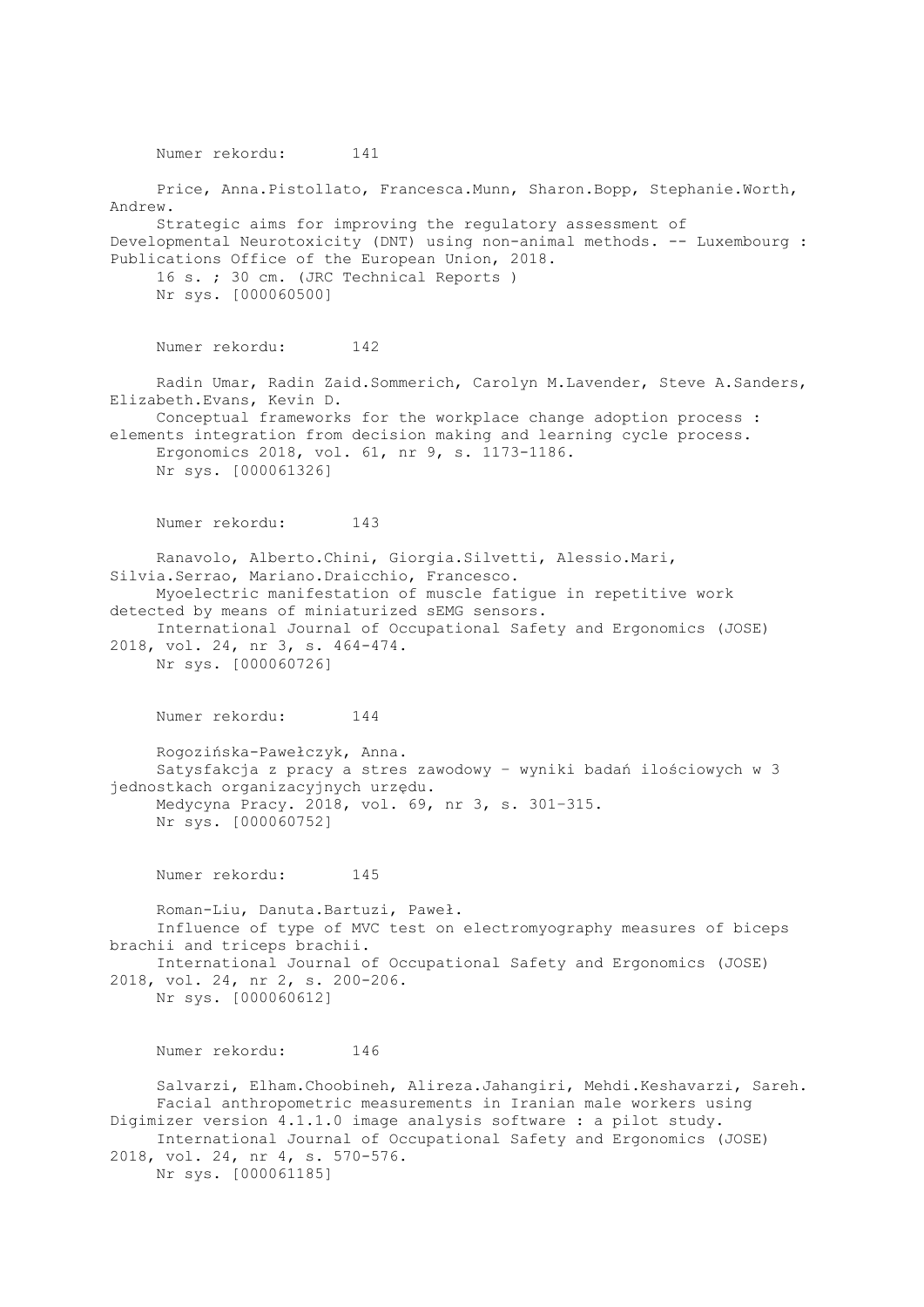Numer rekordu: 147 Satuf, Cibele.Monteiro, Samuel.Pereira, Henrique.Esgalhado, Graça.Afonso, Rosa Marina.Loureiro, Manuel. The protective effect of job satisfaction in health, happiness, wellbeing and self-esteem. International Journal of Occupational Safety and Ergonomics (JOSE) 2018, vol. 24, nr 2, s. 181-189. Nr sys. [000060609] Numer rekordu: 148 Serra, Maysa Venturoso Gongora Buckeridge.Camargo, Paula Rezende.Zaia, José Eduardo.Tonello, Maria Georgina Marques.Quemelo, Paulo Roberto Veiga. Effects of physical exercise on musculoskeletal disorders, stress and quality of life in workers. International Journal of Occupational Safety and Ergonomics (JOSE) 2018, vol. 24, nr 1, s. 62-67. Nr sys. [000060549] Numer rekordu: 149 Shirali, Gholamabbas.Shekari, Mohammad.Ahmadi Angali, Kambiz. Assessing reliability and validity of an instrument for measuring resilience safety culture in sociotechnical systems. Safety and Health at Work. 2018, vol. 9, nr 3, s. 296-307. Nr sys. [000061133] Numer rekordu: 150 Silva Bertolaccini, Guilherme da.Carvalho Filho, Idinei Francisco Pires de.Christofoletti, Gustavo.Paschoarelli, Luis CarlosMedola, Fausto Orsi. The influence of axle position and the use of accessories on the activity of upper limb muscles during manual wheelchair propulsion. International Journal of Occupational Safety and Ergonomics (JOSE) 2018, vol. 24, nr 2, s. 311-315. Nr sys. [000060635] Numer rekordu: 151 Smith, Todd D. An assessment of safety climate, job satisfaction and turnover intention relationships using a national sample of workers from the USA. International Journal of Occupational Safety and Ergonomics (JOSE) 2018, vol. 24, nr 1, s. 27-34. Nr sys. [000060509] Numer rekordu: 152 Stasiła-Sieradzka, Marta.Chudzicka-Czupała, Agata.Grabowski, Damian.Dobrowolska, Małgorzata. Ocena środowiska pracy i poczucie zagrożenia a nasilenie stresu w

pracy wysokiego ryzyka – propozycja interwencji organizacyjnej.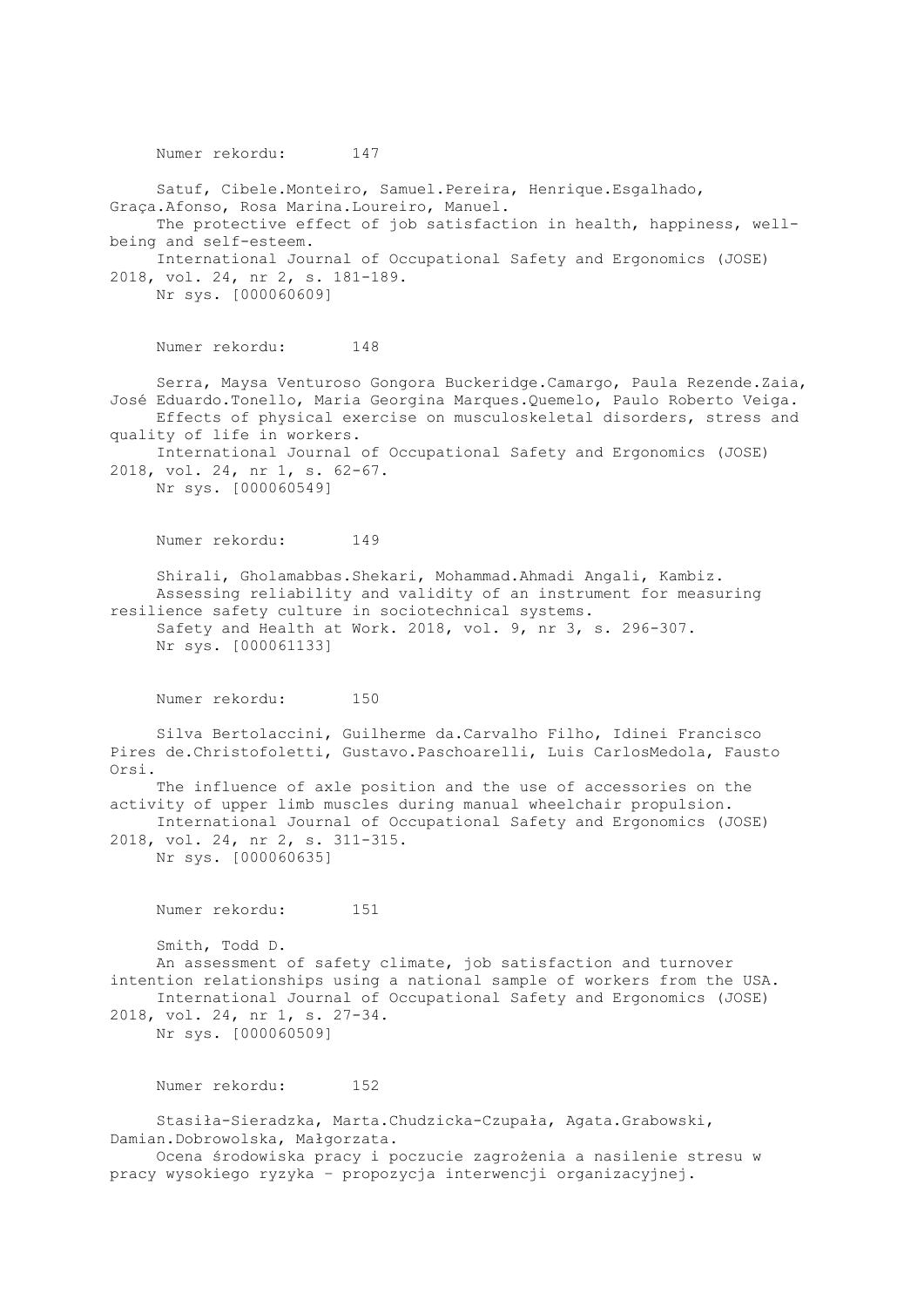Medycyna Pracy. 2018, vol. 69, nr 1, s. 45-58. Nr sys. [000060750] Numer rekordu: 153 Stobnicka-Kupiec, Agata.Górny, Rafał. Metody detekcji wirusów w różnych środowiskach pracy. Podstawy i Metody Oceny Środowiska Pracy. 2018, nr 3(97), s. 5-18. Nr sys. [000061107] Numer rekordu: 154 Stobnicka-Kupiec, Agata. Szkodliwe czynniki biologiczne w środowisku pracy zakładów przemysłu mleczarskiego. Bezpieczeństwo Pracy - Nauka i Praktyka. 2018, nr 4, s. 8-11. Nr sys. [000060448] Numer rekordu: 155 Su, Yun.Li, Jun.Song, Guowen. The effect of moisture content within multilayer protective clothing on protection from radiation and steam. International Journal of Occupational Safety and Ergonomics (JOSE) 2018, vol. 24, nr 2, s. 190-199. Nr sys. [000060610] Numer rekordu: 156 Subramaniam, Shankar.Raju, Naveenkumar.Jeganathan, Karthick.Periyasamy, Mohankumar. Evaluation of vibrant muscles over the shoulder region among workers of the hand screen printing industry. International Journal of Occupational Safety and Ergonomics (JOSE) 2018, vol. 24, nr 2, s. 278-285. Nr sys. [000060631] Numer rekordu: 157 Summers, James K.Howe, Michael.McElroy, James C.Buckley, M. Ronald.Pahng, Phoebe.Cortes-Mejia, Sebastian. A typology of stigma within organizations : access and treatment effects. Safety and Health at Work. 2018, vol. 39, nr 7, s. 853-868. Nr sys. [000061134] Numer rekordu: 158 Szewczyńska, Małgorzata.Pośniak, Małgorzata. Związki chromu(VI) : frakcja wdychalna : metoda oznaczania w powietrzu na stanowiskach pracy z zastosowaniem chromatografii jonowej. Podstawy i Metody Oceny Środowiska Pracy. 2018, nr 3(97), s. 131-148. Nr sys. [000061111]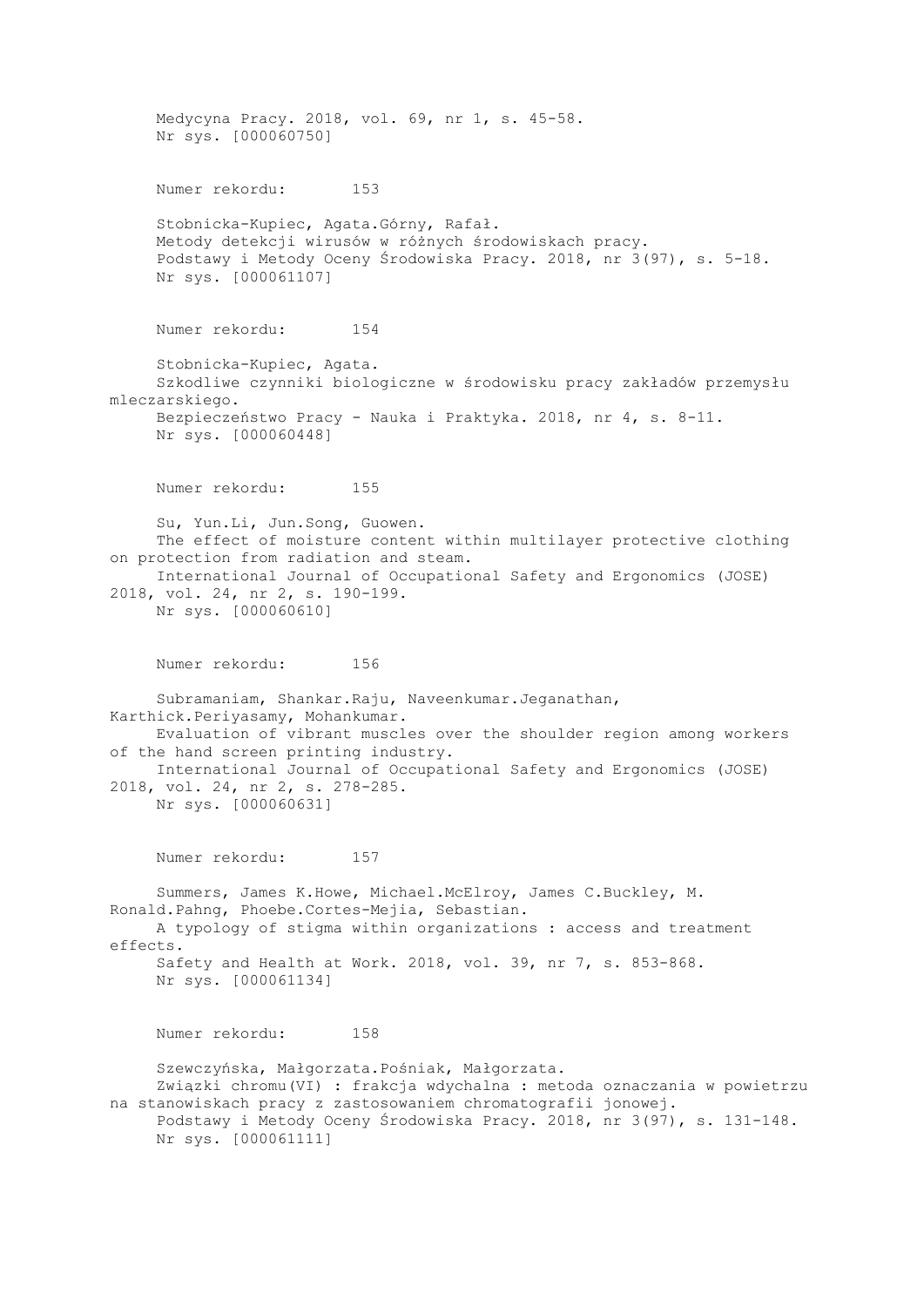Numer rekordu: 159 Tian, Miao.Park, Huiju.Li, Jun.Koo, Heekwang.Xu, Qinwen. Effects of load carriage and work boots on lower limb kinematics of industrial workers. International Journal of Occupational Safety and Ergonomics (JOSE) 2018, vol. 24, nr 4, s. 582-591. Nr sys. [000061187] Numer rekordu: 160 Toyoshima, Ayako.Moriyama, Michiko.Asano, Kenichiro.Mitsuhashi, Keiko.Rahman, Md Moshiur. Workers' sleep condition and related disorders in Japan : an analysis based on health insurance claim data and questionnaire. International Journal of Occupational Safety and Ergonomics (JOSE) 2018, vol. 24, nr 4, s. 614-623. Nr sys. [000061190] Numer rekordu: 161 Willmott, Ashley G.B.Bliss, Alex.Simpson, William H.Tocker, , Steve M.Cottingham, Rowland.Maxwell, Neil S. CAERvest® – a novel endothermic hypothermic device for core temperature cooling : safety and efficacy testing. International Journal of Occupational Safety and Ergonomics (JOSE) 2018, vol. 24, nr 1, s. 118-128. Nr sys. [000060556] Numer rekordu: 162 Woźniak-Mileszczak, Agnieszka.Woźniak, Ewa.Decka, Sebastian. Ocena właściwości ochronnych wkładek antyprzebiciowych w obuwiu przeznaczonym do użytku zawodowego. Bezpieczeństwo Pracy - Nauka i Praktyka. 2018, nr 4, s. 12-15. Nr sys. [000060449] Numer rekordu: 163 Wu, Fong-Gong.Shi, Wen-Zhou. The input efficiency of chord keyboards. International Journal of Occupational Safety and Ergonomics (JOSE) 2018, vol. 24, nr 4, s. 638-645. Nr sys. [000061267] Numer rekordu: 164 Abaraogu, Ukachukwu Okoroafor.Ezema, Charles Ikechukwu.Nwosu, Chinenye Kosisochukwu. Job stress dimension and work-related musculoskeletal disorders among southeast Nigerian physiotherapists. International Journal of Occupational Safety and Ergonomics (JOSE). 2017, vol. 23, nr 3, s. 404-409. Nr sys. [000060089]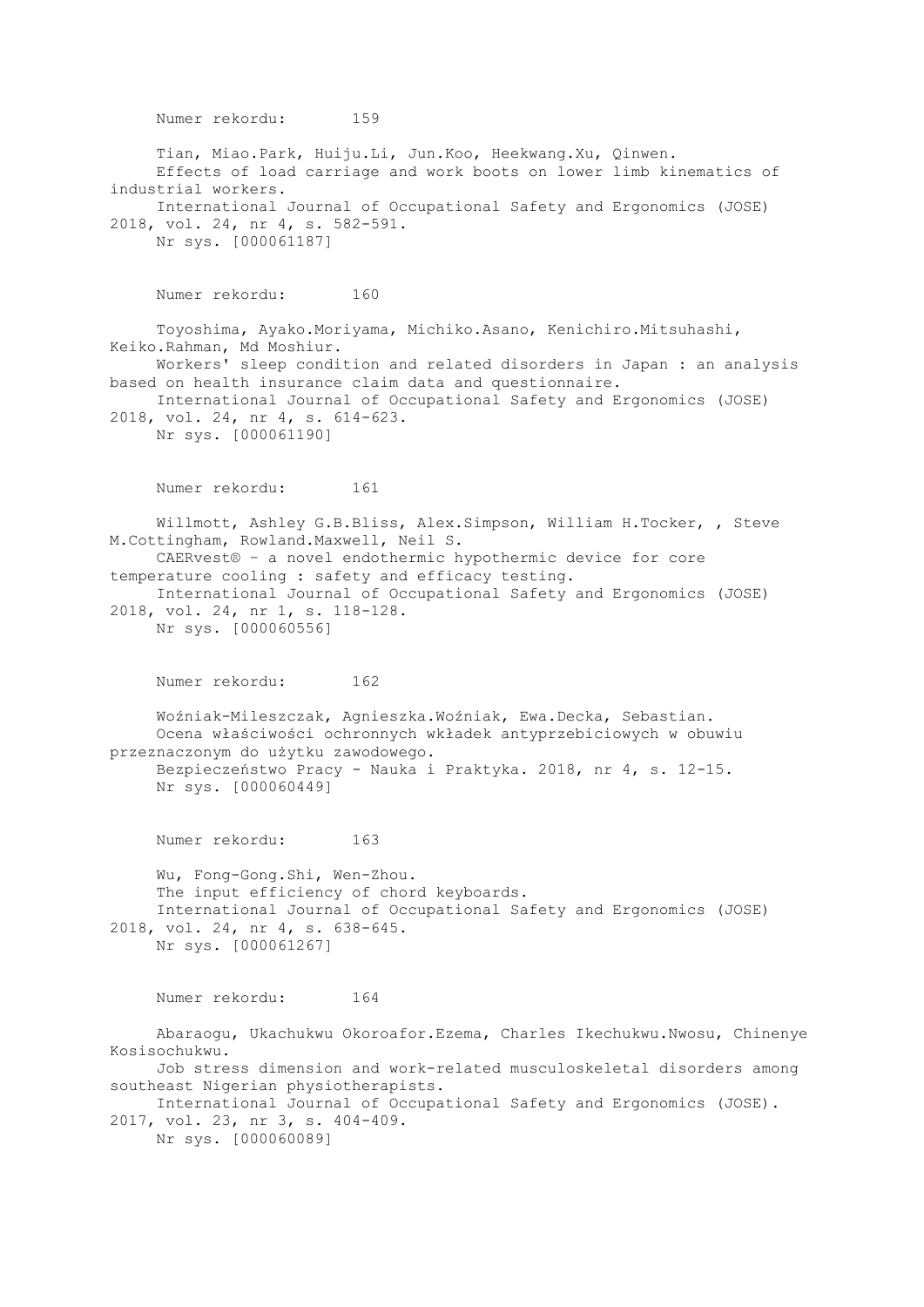Numer rekordu: 165 Abbasi, Milad.Zakerian, Abolfazl.Mehri, Ahmad.Poursadeghiyan, Mohsen.Dinarvand, NaderAkbarzadeh, Arash.Hossein Ebrahimi, Mohammad. Investigation into effects of work-related quality of life and some related factors on cognitive failures among nurses. International Journal of Occupational Safety and Ergonomics (JOSE). 2017, vol. 23, nr 3, s. 386-392. Nr sys. [000060067] Numer rekordu: 166 Al-Wardi, Yousuf. Arabian, Asian, western: a cross-cultural comparison of aircraft accidents from human factor perspectives. International Journal of Occupational Safety and Ergonomics (JOSE). 2017, vol. 23, nr 3, s. 366-373. Nr sys. [000060064] Numer rekordu: 167 Allahyari, Teimour.Samani, Ali Sahraneshin.Khalkhali, Hamid-Reza. Validity of the Microsoft Kinect for measurement of neck angle : comparison with electrogoniometry. International Journal of Occupational Safety and Ergonomics (JOSE). 2017, vol. 23, nr 4, s. 524-532. Nr sys. [000060120] Numer rekordu: 168 Årstad, Ingrid.Aven, Terje. Managing major accident risk : concerns about complacency and complexity in practice. Safety Science. 2017, vol. 91, January, s. 114-121. Nr sys. [000059028] Numer rekordu: 169 Aysun, Kandemir.Bayram, Şahin. Determining the level and cost of sickness presenteeism among hospital staff in Turkey. International Journal of Occupational Safety and Ergonomics (JOSE). 2017, vol. 23, nr 4, s. 501-509. Nr sys. [000060117] Numer rekordu: 170 Bayram, Metin.Ünğan, Mustafa C.Ardıç, Kadir. The relationships between OHS prevention costs, safety performance, employee satisfaction and accident costs. International Journal of Occupational Safety and Ergonomics (JOSE). 2017, vol. 23, nr 2, s. 285-296. Nr sys. [000059471]

Numer rekordu: 171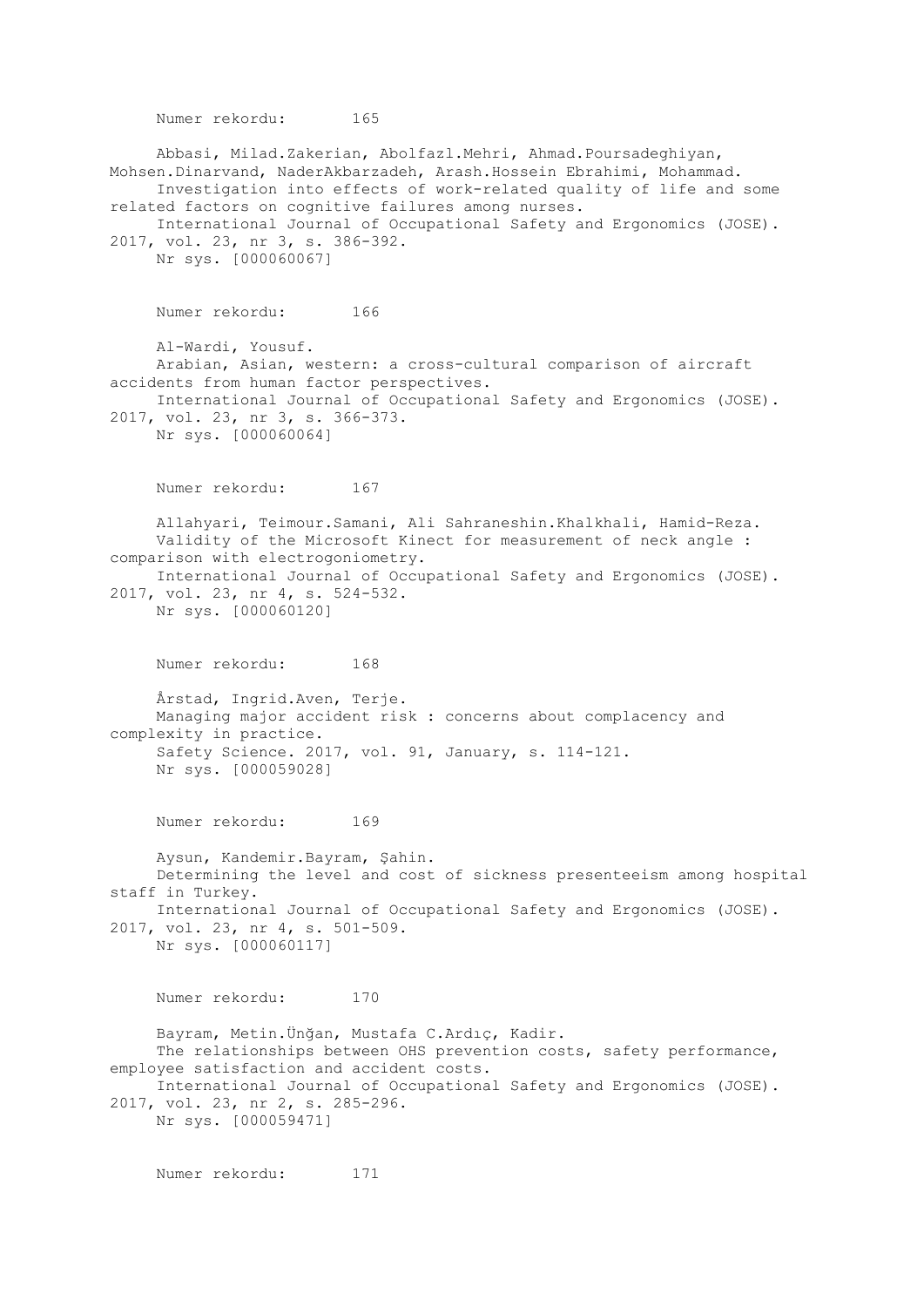Benadé, Petronella.Plessis, Emmerentia du.Koen, Magdalena Petronella. Exploring resilience in nurses caring for older persons. Health SA Gesondheid. 2017, vol. 22, s. 138-149. Nr sys. [000061128] Numer rekordu: 172 Berlin, Cecilia.Neumann, W. Patrick.Theberge, Nancy.Örtengren, Roland. 'Power base' tactics for workplace change : an interview study with industrial engineers and ergonomists. Ergonomics. 2017, vol. 60, nr 5, s. 613-627. Nr sys. [000059978] Numer rekordu: 173 Bianchini, Augusto.Donini, Filippo.Pellegrini, Marco.Saccani, Cesare. An innovative methodology for measuring the effective implementation of an Occupational Health and Safety Management System in the European Union. Safety Science. 2017, vol. 92, February, s. 26-33. Nr sys. [000059029] Numer rekordu: 174 Bieńkowski, Paweł.Aniołczyk, Halina.Karpowicz, JolantaKieliszek, Jaroslaw. Narażenie na pole elektromagnetyczne w przestrzeni pracy podczas użytkowania urządzeń nadawczych systemów radiokomunikacyjnych : metoda pomiaru pola elektromagnetycznego in situ : wymagania szczegółowe. Podstawy i Metody Oceny Środowiska Pracy. 2017, nr 2(92), s. 89-131. Nr sys. [000060041] Numer rekordu: 175 Biernacki, Marcin Piotr. Modele teoretyczne wyjaśniające zachowanie kierowców na drodze. Medycyna Pracy. 2017, nr 3, s. 401-411. Nr sys. [000059516] Numer rekordu: 176 Boholm, Max. The semantic field of risk. Safety Science. 2017, vol. 92, February, s. 205-216. Nr sys. [000059031] Numer rekordu: 177 Boiano, James M.Steege, Andrea L.Sweeney, Marie H. Exposure control practices for administering nitrous oxide : asurvey of dentists, dental hygienists, and dental assistants. Journal of Occupational and Environmental Hygiene. 2017, vol. 14, nr 6, s. 409-416. Nr sys. [000060132]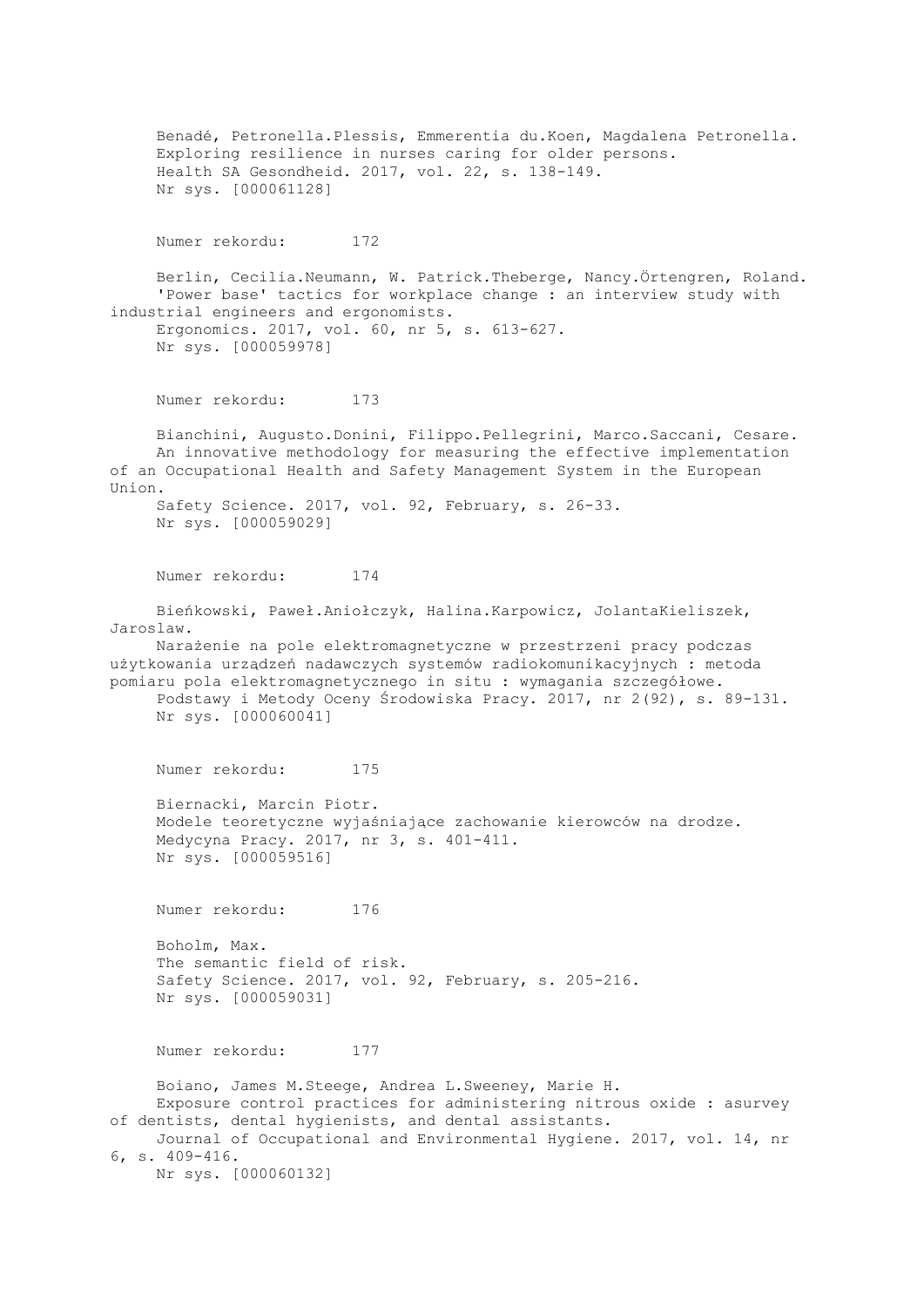Numer rekordu: 178 Bonczarowska, Marzena.Brzeźnicki, Sławomir. 2,2-Bis(4-hydroksyfenylo)propan – frakcja wdychalna : metoda oznaczania w powietrzu na stanowiskach pracy. Podstawy i Metody Oceny Środowiska Pracy. 2017, nr 3(93), s. 137-153. Nr sys. [000060025] Numer rekordu: 179 Bonczarowska, Marzena.Brzeźnicki, Sławomir. Cyklofosfamid : metoda oznaczania w powietrzu na stanowiskach pracy. Podstawy i Metody Oceny Środowiska Pracy. 2017, nr 3(93), s. 121-135. Nr sys. [000060024] Numer rekordu: 180 Bonello, Julian.Sammut, Charles V. Experimental analysis of radiographer exposure to the static field from a 1.5-T magnetic resonance imaging machine. International Journal of Occupational Safety and Ergonomics (JOSE). 2017, vol. 23, nr 1, s. 133-138. Nr sys. [000058941] Numer rekordu: 181 Brandl, Christopher.Mertens, Alexander.Schlick, Christopher M. Ergonomic analysis of working postures using OWAS in semi-trailer assembly, applying an individual sampling strategy. International Journal of Occupational Safety and Ergonomics (JOSE). 2017, vol. 23, nr 1, s. 110-117. Nr sys. [000058938] Numer rekordu: 182 Bruchajzer, Elżbieta.Frydrych, Barbara.Szymańska, Jadwiga. Tlenki żelaza – w przeliczeniu na Fe : dokumentacja proponowanych dopuszczalnych wielkości narażenia zawodowego. Podstawy i Metody Oceny Środowiska Pracy. 2017, nr 2(92), s. 51-87. Nr sys. [000060040] Numer rekordu: 183 Bulduk, Sıdıka.Özgür Bulduk, Emre.Süren, Tufan. Reduction of work-related musculoskeletal risk factors following ergonomics education of sewing machine operators. International Journal of Occupational Safety and Ergonomics (JOSE). 2017, vol. 23, nr 3, s. 347-352. Nr sys. [000060061]

Numer rekordu: 184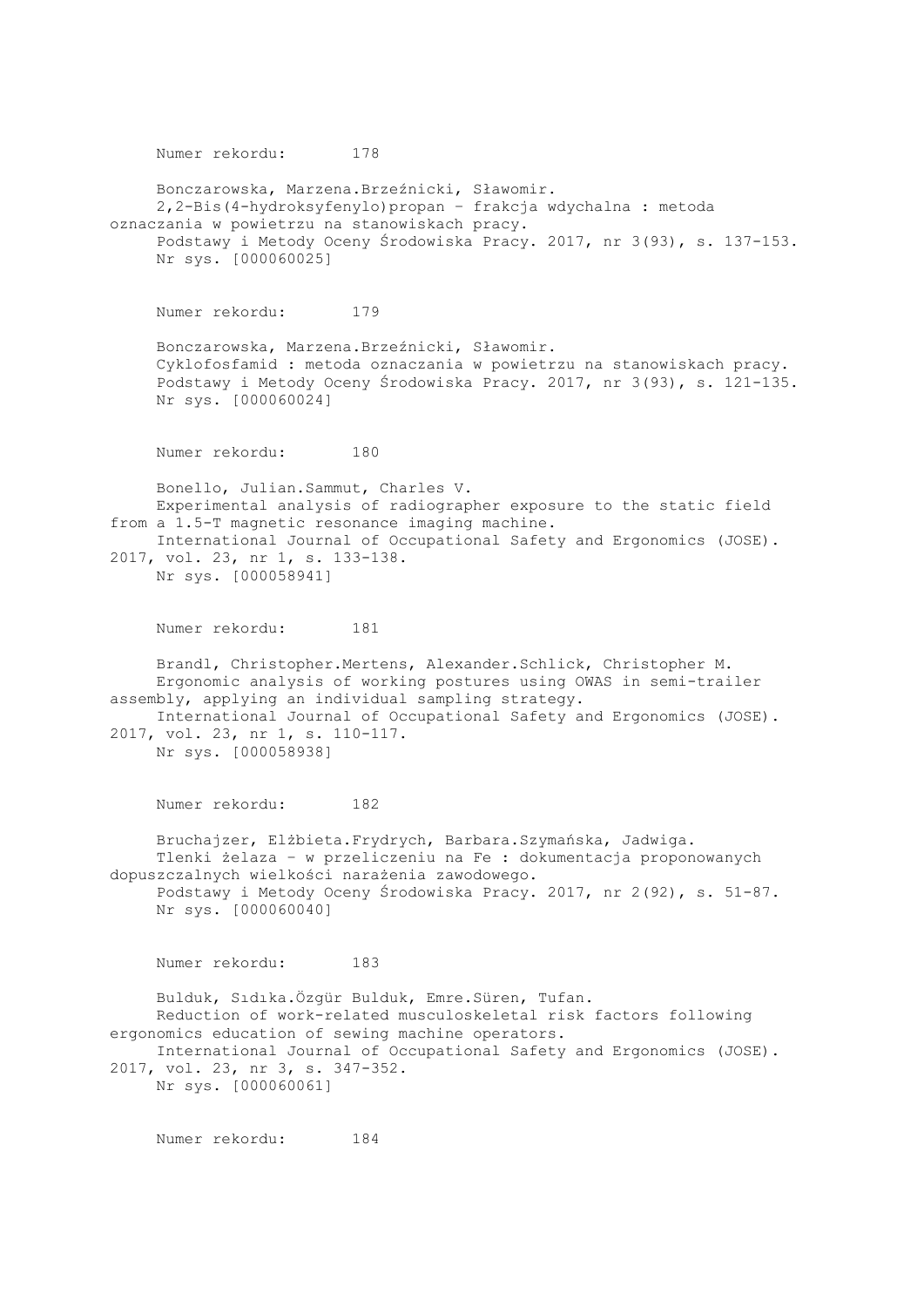Burr, Hermann.Pohrt, Anne.Rugulies, Reiner.Holtermann, Andreas.Hasselhorn, Hans Martin. Does age modify the association between physical work demands and deterioration of self-rated general health? Scandinavian Journal of Work, Environment & Health. 2017, vol. 43, nr 3, s. 197-209. Nr sys. [000059397] Numer rekordu: 185 Butler, Corey.Marsh, Suzanne.Domitrovich, Joseph W.Helmkamp, Jim. Wildland firefighter deaths in the United States : acomparison of existing surveillance systems. Journal of Occupational and Environmental Hygiene. 2017, vol. 14, nr 4, s. 258-270. Nr sys. [000059395] Numer rekordu: 186 Cañamares, M. Segarra.Escribano, B. M. Villena.González García, M. N.Barriuso, A. Romero.Sáiz, A. Rodríguez. Occupational risk-prevention diagnosis : a study of construction SMEs in Spain. Safety Science. 2017, vol. 92, Feb., s. 104-115. Nr sys. [000060956] Numer rekordu: 187 Cardoso, Michelle.Girouard, Michelle.McKinnon, Colin.Callaghan, Jack P.Albert, Wayne J. Quantifying the postural demands of patrol officers : a field study. International Journal of Occupational Safety and Ergonomics (JOSE). 2017, vol. 23, nr 2, s. 185-197. Nr sys. [000059447] Numer rekordu: 188 Cardoso, Michelle.Girouard, Michelle.Callaghan, Jack P.Albert, Wayne J. An ergonomic evaluation of city police officers : an analysis of perceived discomfort within patrol duties. International Journal of Occupational Safety and Ergonomics (JOSE). 2017, vol. 23, nr 2, s. 175-184. Nr sys. [000059446] Numer rekordu: 189 Carrillo-Castrillo, Jesús A.Trillo-Cabello, Antonio F.Rubio-Romero, Juan C. Construction accidents : identification of the main associations between causes, mechanisms and stages of the construction process. International Journal of Occupational Safety and Ergonomics (JOSE). 2017, vol. 23, nr 2, s. 240-250. Nr sys. [000059460]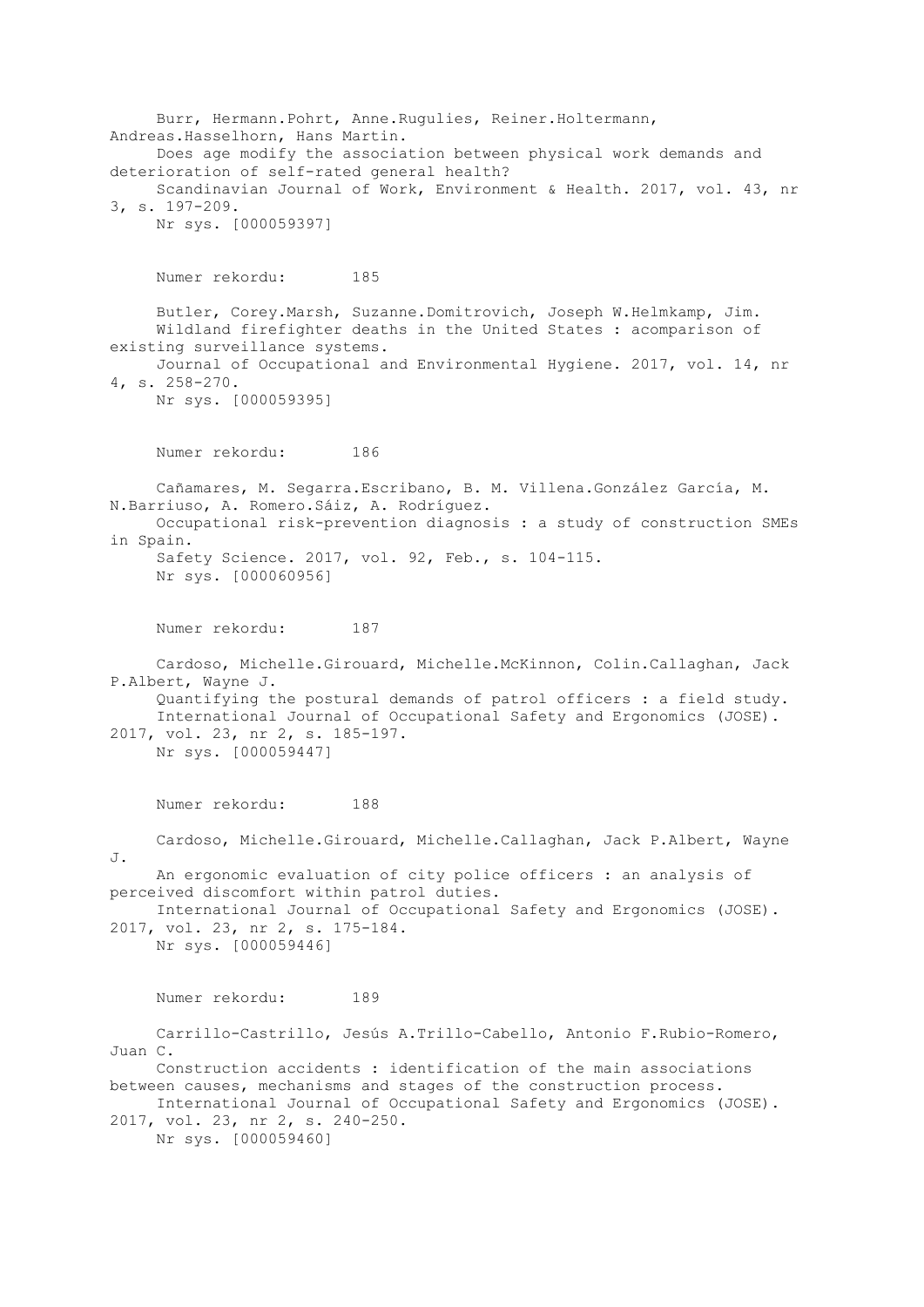Numer rekordu: 190 Chander, Harish.Wade, ChipGarner, John C.Knight, Adam C. Slip initiation in alternative and slip-resistant footwear. International Journal of Occupational Safety and Ergonomics (JOSE). 2017, vol. 23, nr 4, s. 558-569. Nr sys. [000060124] Numer rekordu: 191 Che, Xin Xuan.Zhou, Zhiqing E.Kessler, Stacey R.Spector, Paul E. Stressors beget stressors : the effect of passive leadership on employee health through workload and work–family conflict. Work & Stress. 2017, vol. 31, nr 4, s. 338-354. Nr sys. [000060013] Numer rekordu: 192 Chen, Jade A.Dickerson, Clark R.Wells, Richard P.Laing, Andrew C. Older females in the workforce : the effects of age on psychophysical estimates of maximum acceptable lifting loads. Ergonomics. 2017, vol. 60, nr 12, s. 1708-1717. Nr sys. [000059975] Numer rekordu: 193 Cichoń, Natalia.Bijak, Michał.Miller, Elżbieta.Saluk, Joanna. Extremely low frequency electromagnetic field (ELF-EMF) reduces oxidative stress and improves functional and psychological status in ischemic stroke patients. Bioelectromagnetics. 2017, vol. 38, nr 5, s. 386–396. Nr sys. [000060011] Numer rekordu: 194 Conroy, Samantha.Henle, Christine A.Shore, Lynn.Stelman, Samantha. Where there is light, there is dark : a review of the detrimental outcomes of high organizational identification. Journal of Organizational Behavior. 2017, vol. 38, nr 2, s. 184-203. Nr sys. [000059065] Numer rekordu: 195 Correa, Angel.Ruiz-Herrera, Noelia.Ruz, Maria.Tonetti, Lorenzo.Martoni, Monica.Fabbri, Marco.Natale, Vincenzo. Economic decision-making in morning/evening-type people as a function of time of day. Chronobiology International. 2017, vol. 34, nr 2, s. 139-147. Nr sys. [000059285] Numer rekordu: 196 Çoşkun, Gültekin.Sarıışık, Gencay.Sarıışık, Ali. Slip safety risk analysis of surface properties using the coefficients of friction of rocks.